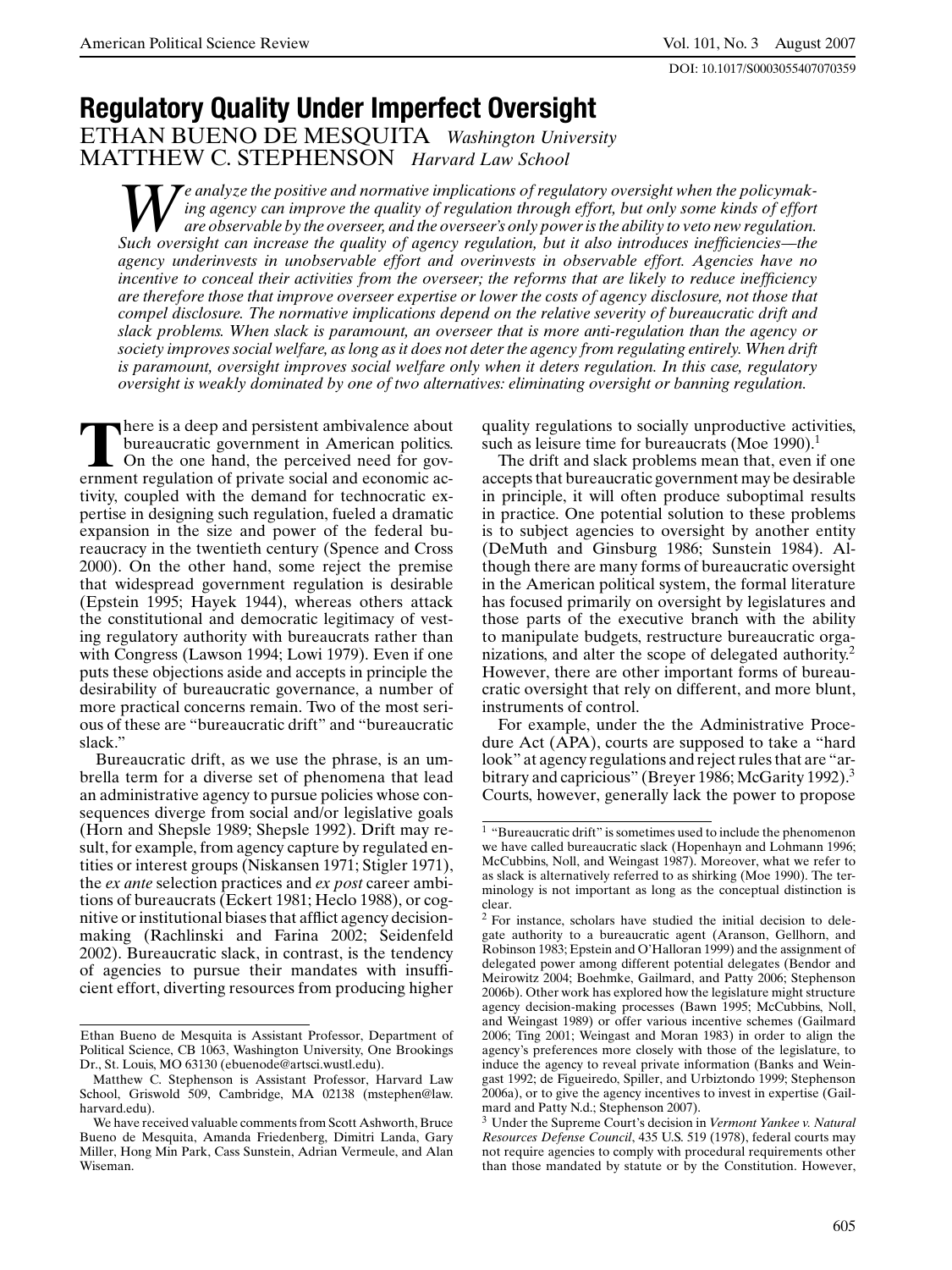new rules,<sup>4</sup> or to influence an agency's budget or structure. Another important form of bureaucratic oversight is performed by the Office of Information and Regulatory Affairs (OIRA), a division of the Office of Management and Budget (OMB; Wiseman 2007). Under executive orders promulgated by Presidents Reagan and Clinton, agencies must notify OIRA of any major proposed regulation, and OIRA is empowered to return proposals to the agency "for further consideration." Though OIRA cannot formally veto a regulatory proposal, in practice the review process gives OIRA the ability to delay indefinitely regulations it finds unsatisfactory (Cooper and West 1988; Morrison 1986). OIRA, like the courts, cannot enact regulations on its own, nor can it alter agency budgets or structure.<sup>5</sup>

Although courts, OIRA, and similar oversight institutions cannot control agency budgets, make delegation decisions, or alter institutional rules, they have the power effectively to veto regulations, and this authority can have a significant impact on bureaucratic politics (Gordon and Hafer 2005). These and other forms of oversight are meant to improve the quality of regulatory output by forcing the policymaking agency to produce only those regulations that are of sufficiently high quality (relative to the status quo) that the overseer would approve them. A key strategic problem faced by this sort of overseer, however, is its inability to evaluate directly the quality of a proposed regulation. Instead, the overseer must attempt to infer regulatory quality from other indicia, such as the effort devoted by the agency to various quality-improving activities. But not all of the relevant quality-improving activities are observable by the overseer.

For example, courts may be relatively good at observing whether agencies have satisfied procedural requirements, compiled a detailed record, and provided reasonable-sounding responses to comments and objections lodged by interested parties. All of these agency activities may be positively correlated with the expected quality of the final regulation that the agency adopts (Seidenfeld 1997; Sunstein 1984). Courts, however, may not be very good at assessing other correlates of regulatory quality, such as the soundness of an agency's scientific or economic analysis (McGarity 1992; Shapiro 1988). Moreover, much of the actual analytical work that goes into developing a regulation may occur in informal contexts that the courts cannot observe at all (Cross 2000; Shapiro 1988). Similarly, the OIRA staff who evaluate agency regulations are likely to be effective in assessing the quality and sophistication of an agency's cost-benefit analysis (CBA), at least with respect to those costs and benefits that are easily susceptible to quantification on a common scale (DeMuth and Ginsburg 1986). But OIRA might be quite bad at evaluating other correlates of regulatory quality, including the agency's assessment of costs and benefits that do not fit as well within a traditional CBA framework, such as certain types of environmental harm, distributive justice considerations, and social attitudes toward risk and regulation (Ackerman and Heinzerling 2002; Wagner 2003). As a general matter, the observability of agency effort is likely to vary by policy area and by overseer type. We do not attempt to specify the conditions under which particular types of agency effort are observable. Our objective, instead, is to consider the implications of regulatory oversight when at least some relevant forms of agency effort cannot be observed by the overseer.<sup>6</sup>

We analyze the positive and normative implications of regulatory oversight when the policymaking agency can improve the quality of the regulations it produces by investing in costly activities (e.g., research, analysis, consultation, hearings, old-fashioned hard work); the overseer can observe some but not all of these activities; and the overseer is empowered only to accept or reject the proposed regulation. The existence of observable and unobservable effort creates a multitask moral hazard problem between the agency and the overseer (Holmström and Milgrom 1991), leading to inefficient effort allocations. The model has implications for the quality and frequency of regulation, agency incentives to disclose information to overseers, and the impact of oversight on social welfare. When oversight affects agency behavior, it increases the quality of regulation but also introduces inefficient distortions in agency effort allocation. As a result, sometimes Pareto improving regulation will not occur. Therefore, agencies have no incentive to keep their

the Court's interpretation of the APA's "arbitrary and capricious" standard in cases such as *State Farm v. Motor Vehicles Manufacturers' Association*, 463 U.S. 29 (1983), requires that agencies demonstrate "reasoned" decision making, which in practice often induces agencies to adopt additional procedures (Pierce 1995).

<sup>4</sup> This statement must be qualified somewhat, given that private parties can sue to compel certain regulatory actions. Successful action-forcing suits are rare, and even when the court orders an agency to act, the agency almost always retains a great deal of discretion.

<sup>5</sup> Of course, OMB is not an independent or purely technocratic institution. Rather, OMB seeks to advance the President's regulatory agenda, and the President has considerable weapons at his disposal to influence agency decisions. Indeed, this is one of the reasons that OIRA may wield a de facto veto over agency decisions, even though as a formal legal matter agencies do not have to accept OIRA recommendations. The fact that the President may have other means by which to control agencies does not, however, alter the fact that this particular form of Presidential oversight-OIRA review--involves the power to block regulation but not to initiate regulation or to manipulate agency budgets or structure.

<sup>6</sup> Of course, overseers try to acquire information about those aspects of regulatory proposals that they cannot directly observe or evaluate. Thus, President Clinton's executive order specifically instructed OIRA to consider "qualitative measures of costs and benefits that are difficult to quantify, but nevertheless essential to consider," and OIRA has recently upgraded its ability to evaluate scientific issues by hiring more staffers with scientific training. If a regulation implicates complex technical questions, overseers might also solicit input from outside experts. And, because different types of effort may be observable to different overseers, overall oversight might be improved with multiple overseers. In practice, however, these strategies are unlikely to solve the observability problem completely. Hiring experts or soliciting their opinions is limited by institutional and cost considerations, and may create an agency problem within the oversight entity. Adding layers of oversight is also costly and will typically leave some gaps in overseer expertise and capacity. Thus, even after overseers have adopted all cost-justified means to learn more information about the agency's decision, uncertainty is likely to persist.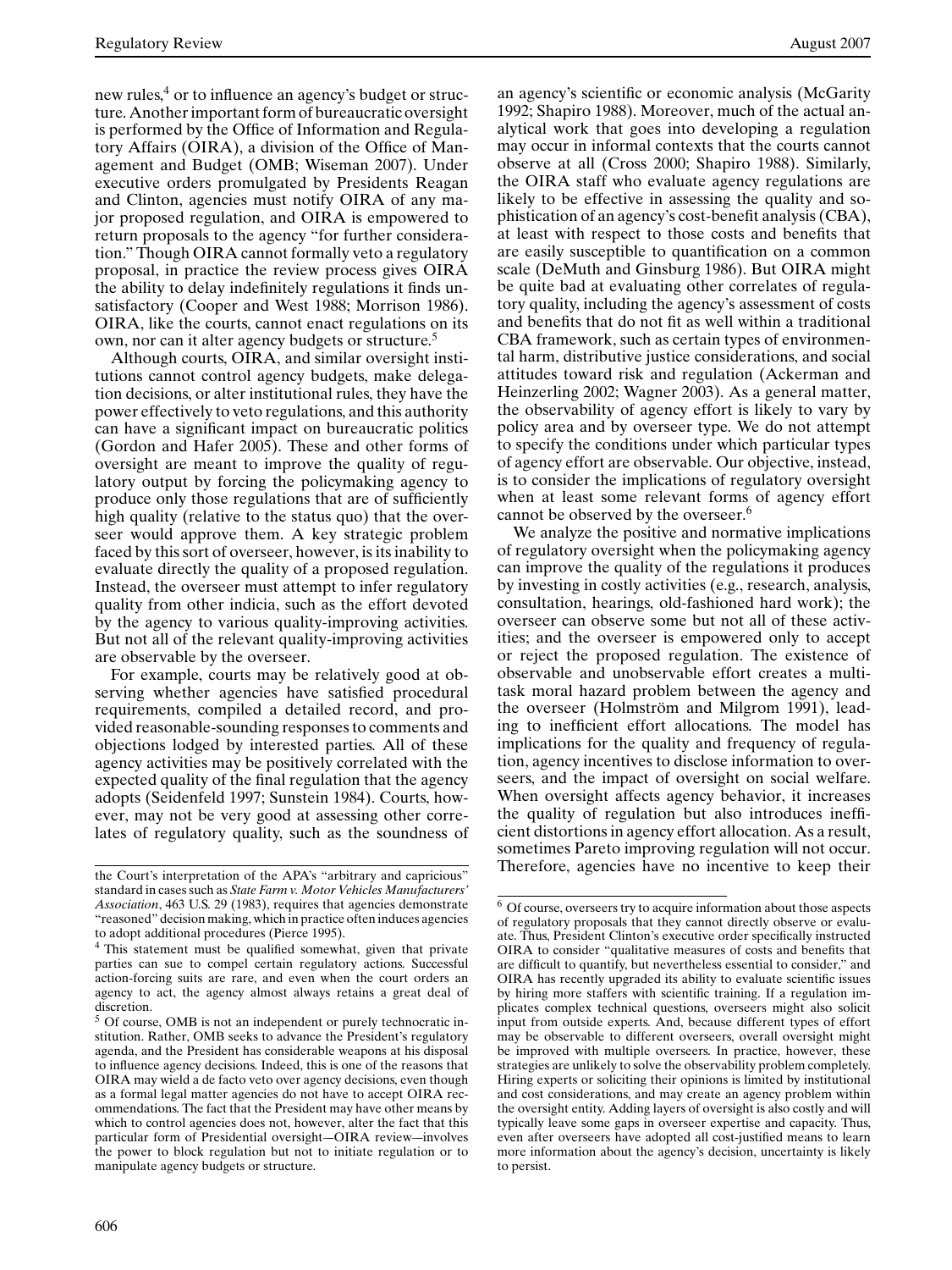activities unobservable, and the reforms that are likely to improve regulatory quality are those that improve overseer expertise or lower the costs of agency information disclosure, not those that compel disclosure. Finally, the normative evaluation of different oversight arrangements depends on the relative size of the bureaucratic drift and slack problems. When slack is a significant problem but drift is not, oversight by an entity that is more anti-regulation than society itself improves social welfare, as long as the overseer's demands do not deter regulation altogether. When drift is a significant problem but slack is not, oversight is weakly dominated by banning either oversight or regulation.

## **THE MODEL**

#### **Actions**

Consider a game with two players: an overseer (referred to as *C*for "court") and an agency (*A*). The order of play is as follows. First the agency chooses whether or not to initiate new regulation. We will denote this choice by  $\rho \in \{r, nr\}$ , where  $\rho = r$  represents the decision to regulate. If the agency decides to regulate, it can improve the quality of the regulation it ultimately promulgates by exerting costly effort. The agency can allocate its effort to two different sets of activities: those that are observable by the overseer  $(a_0 \in \mathbb{R}^+)$  and those that are unobservable by the overseer  $(a_U \in \mathbb{R}^+).$ A strategy for the agency is a triple,  $(\rho, a_O, a_U)$ .

If the agency does not regulate, then the overseer does not have a decision to make. If the agency does regulate, then the overseer, after seeing the agency's choice of observable effort, decides whether to uphold the regulation. We denote this decision by  $\sigma \in \{0, 1\}$ , where  $\sigma = 1$  represents the decision to uphold the regulation. If the regulation is upheld, it is implemented. If it is struck down then the status quo remains in effect. We treat a decision by the overseer to remand the decision to the agency as equivalent to a decision to strike down the regulation. The difference between a remand and an outright reversal, though significant in some contexts, does not matter in our model, as we discuss in more detail later. A strategy for the overseer is a mapping  $\sigma$  : { $r, nr$ }  $\times \mathbb{R}^+ \rightarrow \{0, 1\}$ , which says whether the overseer will uphold a regulation for any given level of observable effort by the agency, should new regulation be proposed.<sup>7</sup>

### **Payoffs**

We assume that the agency and the overseer have different preferences with respect to regulatory policy. We model this by assuming that each player,  $i \in \{C, A\}$ , has a payoff from the existing status quo given by *qi*. The distance  $|q_C - q_A|$  can be interpreted as the extent to which the preferences of the agency and the overseer differ with respect to the value of new regulation. If, for example, the regulation under consideration targets air pollution discharged by electric utilities, *qi* may incorporate the relative values that player *i* places on environmental protection and low electricity prices; the more player*i* cares about the former goal relative to the latter, the lower  $q_i$  will be. So, for example, if the agency places more weight on environmental protection relative to low electricity prices than does the overseer, *qA* will be lower than *qC*.

Although we assume that the agency and the overseer have divergent preferences, we also assume that their interests are positively correlated, in that agency effort increases the quality of the regulation from the perspective of both the agency and the overseer. For example, suppose that the agency and the overseer place different weights on the values of clean air and low electricity costs, but that the agency can, through costly effort, design its regulation so that it achieves greater pollution reductions at lower cost. Both the agency and the overseer would view this as an improvement in regulatory quality, even though they will continue to disagree about how high-quality the regulation must be to make it preferable to the status quo.

Our approach is most applicable to circumstances in which the agency and the overseer share the same basic values (e.g., health, safety, efficiency), even though they may disagree sharply over how to trade off these values when they conflict (Stephenson 2007). Of course, there may also be forms of agency effort that increase regulatory quality from the agency's perspective but decrease regulatory quality from the overseer's perspective. We do not model those forms of effort directly, although they are captured to some extent by the difference between  $q_A$  and  $q_C$ . (If, for example, the overseer either observes or can infer that the agency invested resources in activities that reduce the value of regulation to the overseer, the overseer would presumably place a higher relative value on retaining the status quo,  $q_c$ .) Our analysis may be less applicable in cases where an agency is focused exclusively or primarily on goals that the overseer finds objectionable. Also, although our model allows the preferences of the agency and the overseer to diverge—–because each may attach a different payoff to retaining the status

 $7$  Although our model builds on the multitask moral hazard idea first suggested by Holmström and Milgrom (1991), it differs in several ways. In the canonical model, the agent likes wages and dislikes effort, but shares no interests with the principal. In our model, both the agency and the overseer prefer higher quality regulation, all else equal. This difference in preference structure gives rise to both the information disclosure result in Proposition 4, which need not hold in the standard model, and the social welfare analysis, which has no analogy in the canonical model. Second, in our model the overseer has only a blunt tool—its ability to veto regulation—which provides less flexibility than the schedule of wages an employer can offer a worker in the standard multitask model. Third, the order of play in our model conforms to the order of moves in real world oversight—–the agency proposes regulation, then the overseer evalu-

ates it. In Holmström and Milgrom, the order of play is the reverse, as is standard in models of contracting. This difference is important because it gives rise to a commitment problem for our overseer that does not exist in the standard contracting model. In particular, the overseer would like to be able to credibly threaten to reject regulation with higher levels of observable spending than it does in equilibrium.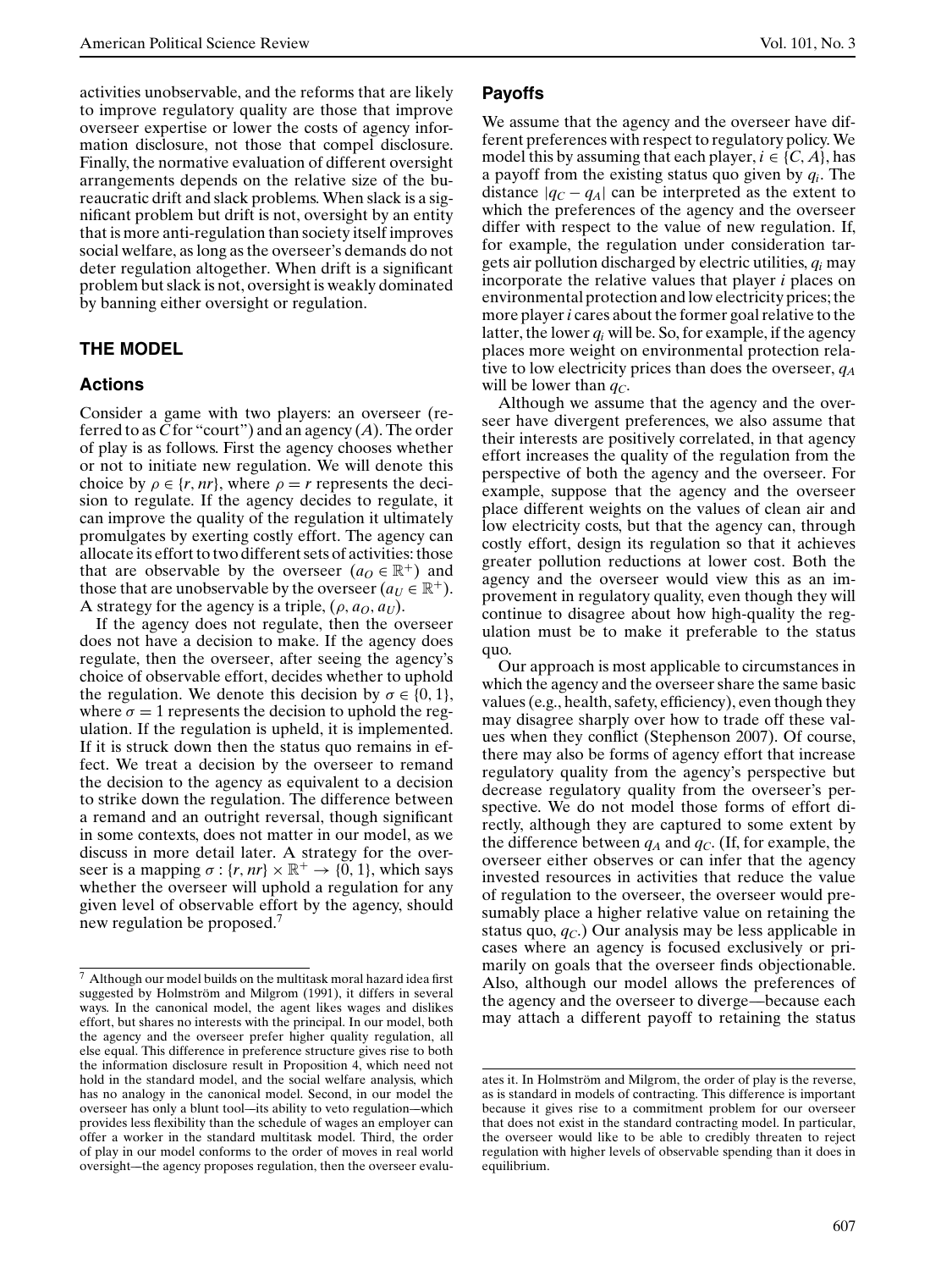quo—–the model does not directly cover a case in which the overseer considers certain types of effort more or less productive of regulatory quality than does the agency.

Formally, we assume that, given effort allocation  $(a<sub>O</sub>, a<sub>U</sub>)$ , the quality of the regulation is  $f(a<sub>O</sub>, a<sub>U</sub>)$ , where  $f(\cdot, \cdot)$  is common knowledge, strictly increasing, and concave in both of its arguments. That is, the quality of regulation is increasing at a decreasing rate in both observable and unobservable effort.

We further assume that  $f_{OU} = 0$  (where  $f_{OU}$  is the cross-partial with respect to  $a<sub>O</sub>$  and  $a<sub>U</sub>$ ), meaning that the marginal product of one form of effort is not affected by the other form of effort. This assumption greatly simplifies the analysis and allows us to focus on substantive intuitions by eliminating some indirect effects. The assumption would be reasonable in cases where the observable and unobservable forms of agency effort addressed different aspects of regulatory quality. In most cases, however, observable and unobservable forms of effort are likely to be partial substitutes or complements ( $f_{OU} \neq 0$ ). Observable and unobservable effort might be substitutes  $(f_{OU} < 0)$  if they both improve the quality of the regulation along a similar dimension. For example, an agency might be able to improve the cost-effectiveness of regulation by conducting (observable) cost-benefit studies and by engaging in (unobservable) consultations with industry and other interested parties.<sup>9</sup> The marginal benefit of consultation might be higher if the agency has not invested much in the studies, and vice versa, because both forms of effort provide similar information on compliance costs. One can also imagine situations in which observable and unobservable efforts are complements  $(f_{OU} > 0)$ . Suppose, for instance, that the agency can engage in observable effort to improve the efficiency of a regulation, and can engage in unobservable effort to improve the enforceability of the regulation. The marginal product of improving enforceability is higher when the regulation is more efficient, and the marginal product of improving efficiency is higher when the regulation is widely enforced. Because many real-world situations may violate our simplifying assumption that  $f_{OU} = 0$ , we include a discussion of the implications of relaxing this assumption immediately following our presentation of the basic model. We show that our results are robust to substitution effects and complementarities as long as these effects are not too strong.

Finally, we assume that  $\lim_{a_i \to 0} f_i(\cdot, \cdot) = \infty$  for  $i \in$ {*O, U*} and all *ai*. This assumption ensures that, if the agency prefers to exert any effort, it will choose positive levels of both types of effort.

Although the agency prefers higher quality regulation, it also bears costs for effort. These costs might be thought of as forgone leisure time or the diversion of budgetary surplus away from bureaucratic perks. This interpretation is consistent with the view that the agency suffers from what we have termed bureaucratic slack. Alternatively, agencies might perceive effort as costly because the resources devoted to improving the quality of a given regulation must be diverted from the pursuit of other valuable policy goals. Under that interpretation, effort is costly to the agency not because of forgone slack, but simply because of the opportunity costs associated with improving the quality of any particular regulation.

The agency's payoff from proposing new regulation and allocating efforts  $(a<sub>O</sub>, a<sub>U</sub>)$  is:

$$
V_A(r, a_O, a_U, \sigma) = \sigma f(a_O, a_U) + (1 - \sigma) q_A
$$

$$
-c(a_O + a_U),
$$

where  $c(\cdot)$  is the cost of effort. This expected payoff function says that if regulation is upheld ( $\sigma = 1$ ), then the payoff to the agency is  $f(a_O, a_U) - c(a_O + a_U)$ , and if the regulation is struck down ( $\sigma = 0$ ), then the payoff to the agency is  $q_A - c(a_O + a_U)$ . We assume that  $c(\cdot)$ satisfies  $\lim_{x\to\infty} c'(x) = \infty$ , that it is strictly increasing  $(c' > 0)$ , convex  $(c'' > 0)$ , and that  $c''' \ge 0$ . All of these assumption are satisfied, for example, by quadratic costs  $(c(a_0 + a_U) = (a_O + a_U)^2)$ .

The agency's payoff if it does not propose new regulation is

$$
V_A(nr, a_O, a_U, \sigma) = q_A.
$$

The overseer also prefers higher quality regulation. In contrast to the agency, the overseer does not bear the costs associated with improving regulatory quality. Importantly, although the overseer observes the level of observable effort  $(a<sub>O</sub>)$  and knows the functional form of  $f(\cdot, \cdot)$ , it observes neither the level of unobservable effort  $(a_U)$  nor the quality of the regulation  $(f(a<sub>O</sub>, a<sub>U</sub>))$  at the time it makes its decision. Hence, the overseer's expected payoff, if regulation is proposed, is

$$
V_C(r, a_O, a_U, \sigma) = \sigma \mathbb{E}[f(a_O, a_U)] + (1 - \sigma)q_C.
$$

As noted earlier, we do not directly model the possibility that the overseer might remand the decision to the agency with more specific instructions. Given our assumptions about preferences and information, such an alternative is superfluous. As we show below, in equilibrium the agency never proposes a regulation that the overseer would not uphold. And, because the overseer cannot observe regulatory quality or unobservable effort, the overseer could not credibly insist, in a remand order, that the agency improve

<sup>8</sup> Allowing for the agency and overseer to have different, but positively correlated, views of the effectiveness of the two types of effort would not qualitatively change equilibrium behavior. The overseer would demand a level of effort that made it believe the quality of regulation was sufficiently high, and the agency would only be willing to provide such effort if the resulting quality of regulation, from the agency's point of view, was high enough relative to the status to offset the costs. However, introducing this additional complexity would make the evaluation of social welfare more complicated, as we would need to specify society's view of the effectiveness of the two types of effort.

<sup>&</sup>lt;sup>9</sup> The choice of which type of effort is observable in this example is arbitrary.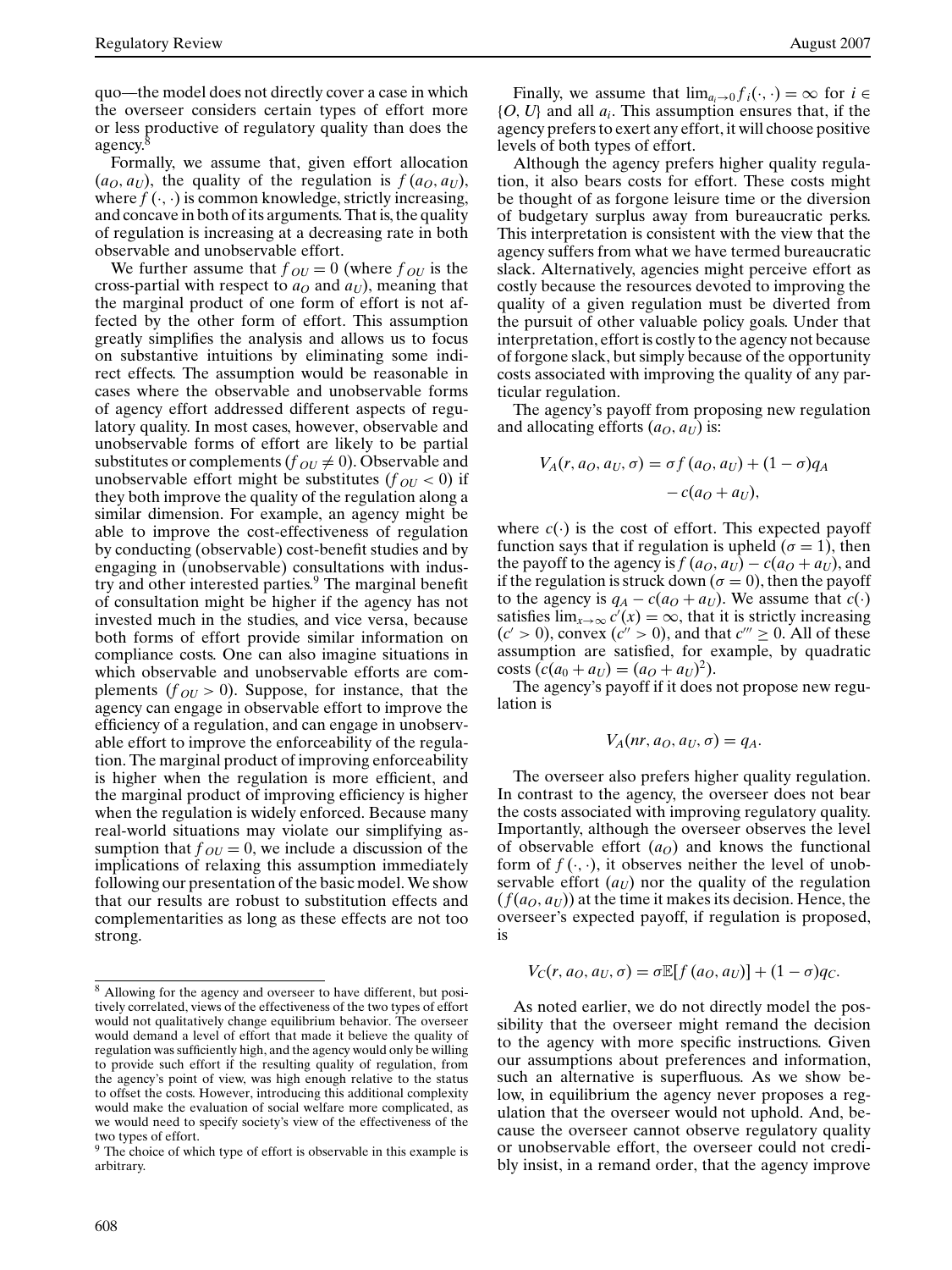regulatory quality through increased unobservable effort.

Finally, if no regulation is proposed, the overseer's payoff is simply $10$ 

$$
V_C(nr, a_O, a_U, \sigma) = q_C.
$$

#### **EQUILIBRIUM**

Our equilibrium concept is perfect Bayesian equilibrium (PBE), which requires the following. At each information set, the overseer observes the level of observable effort, forms beliefs about unobservable effort, and upholds regulation if and only if the regulation yields higher expected payoffs than the status quo given these beliefs. Moreover, these beliefs must be correct in equilibrium. The agency chooses whether to regulate and its effort allocation to maximize its expected utility, given the action these choices will induce from the overseer.

We further restrict attention to those PBE in which the overseer has what we argue are reasonable beliefs about unobservable effort. In particular, off the equilibrium path, the overseer believes that if the agency chose to regulate ( $\rho = 1$ ) and chose a positive level of observable effort, then the agency must have thought that its regulation would be upheld when choosing its unobservable effort. Such a belief is reasonable because it is irrational for the agency to exert any effort if it believes regulation will not be upheld.<sup>11</sup> We refer to the unique PBE satisfying this restriction simply as an *equilibrium*.

#### **Unobservable Effort**

The first step in solving the model is to determine what level of unobservable effort the agency will choose, given a level of observable effort. The following result makes it easy to characterize the agency's problem.

*Lemma 1. The agency will propose and invest in regulation only if it will be upheld.*<sup>12</sup>

<sup>12</sup> All proofs are in the Appendix.

Given Lemma 1 and the fact that unobservable effort cannot affect the overseer's decision, we examine how much unobservable effort the agency will expend, conditional on regulation passing. Of course, if the overseer would not uphold the regulation given the level of observable effort, the agency will not invest in any unobservable effort. However, if the agency anticipates that regulation will be upheld, then it chooses a level of unobservable effort to solve

$$
\max_{a_U} f(a_O, a_U) - c(a_O + a_U).
$$

Given the fact that the objective function is concave, and the assumptions on the limits of  $f<sub>U</sub>$  and  $c'$ , the first-order condition defines the unique optimal level of unobservable effort as a function of observable effort, *a*∗ *<sup>U</sup>*(*aO*):

$$
f_U(a_O, a_U^*) = c'(a_O + a_U^*).
$$
 (1)

This condition says that, for a fixed level of observable effort and assuming regulation will be upheld, the agency chooses a level of unobservable effort such that the marginal benefit, in terms of increased regulatory quality, equals the marginal cost. Two facts can be deduced from this result that will be useful later in the analysis.

*Lemma 2. The optimal level of unobservable effort* (*a*<sup>∗</sup> *<sup>U</sup>*) *is characterized by equation* (1) *and is decreasing* and concave in observable effort  $(a<sub>O</sub>)$ , so long as the *level of observable effort induces beliefs for the overseer that ensure that the regulation will be upheld.*

### **The Overseer's Decision**

The overseer will only uphold regulation if the regulation's expected payoff, given the overseer's beliefs, is greater than the overseer's status quo payoff. The overseer uses the level of observable effort to infer the level of unobservable effort and, thus, the overall quality of the regulation.

Let  $\tilde{a}_U(a_O): \mathbb{R}^+ \to \mathbb{R}^+$  denote the overseer's beliefs about the level of unobservable effort, given the level of observable effort. These beliefs are formed by inverting the agency's optimization problem (thus,  $\tilde{a}_U(a_O) = a_U^*(a_O)$ . Given this, on observing the level of observable effort, the overseer will uphold the regulation if and only if

$$
f\left(a_O, a_U^*(a_O)\right) \ge q_C. \tag{2}
$$

We now have the following result.

*Lemma 3. The overseer upholds regulation if inequality* (2) *holds.* As a<sub>O</sub> increases,  $f(a_O, a_U^*(a_O))$  *is either decreasing everywhere*, *increasing everywhere*, *or has a single interior peak. If there exists any level of*

 $\frac{10}{10}$  Although we assume that the overseer's payoff if it strikes down regulation, *qC*, is equal to its payoff if no regulation is ever proposed, relaxing the assumption does not alter the results. If the agency does not propose regulation, there is nothing the overseer can do to alter its payoffs. Thus, our results hold even if the overseer's payoff from striking down an agency regulation is arbitrarily higher or lower than the payoff the overseer receives if no regulation is ever proposed.

<sup>&</sup>lt;sup>11</sup> This restriction rules out equilibria of the following form. The overseer (unreasonably) believes that, for some level of observable effort, the agency will choose a level of unobservable effort less than what the agency would actually choose if that information set were reached. Given this belief, the overseer would strike down the regulation, even though the overseer would uphold the regulation given the agency's utility maximizing level of unobservable effort. Consequently, the agency never chooses that level of observable effort. The overseer's beliefs are consistent, because the relevant information set is never reached. However, the equilibrium is only sustainable because the overseer's unreasonable beliefs deter the agency from taking an action it would have liked to if the overseer had reasonable beliefs.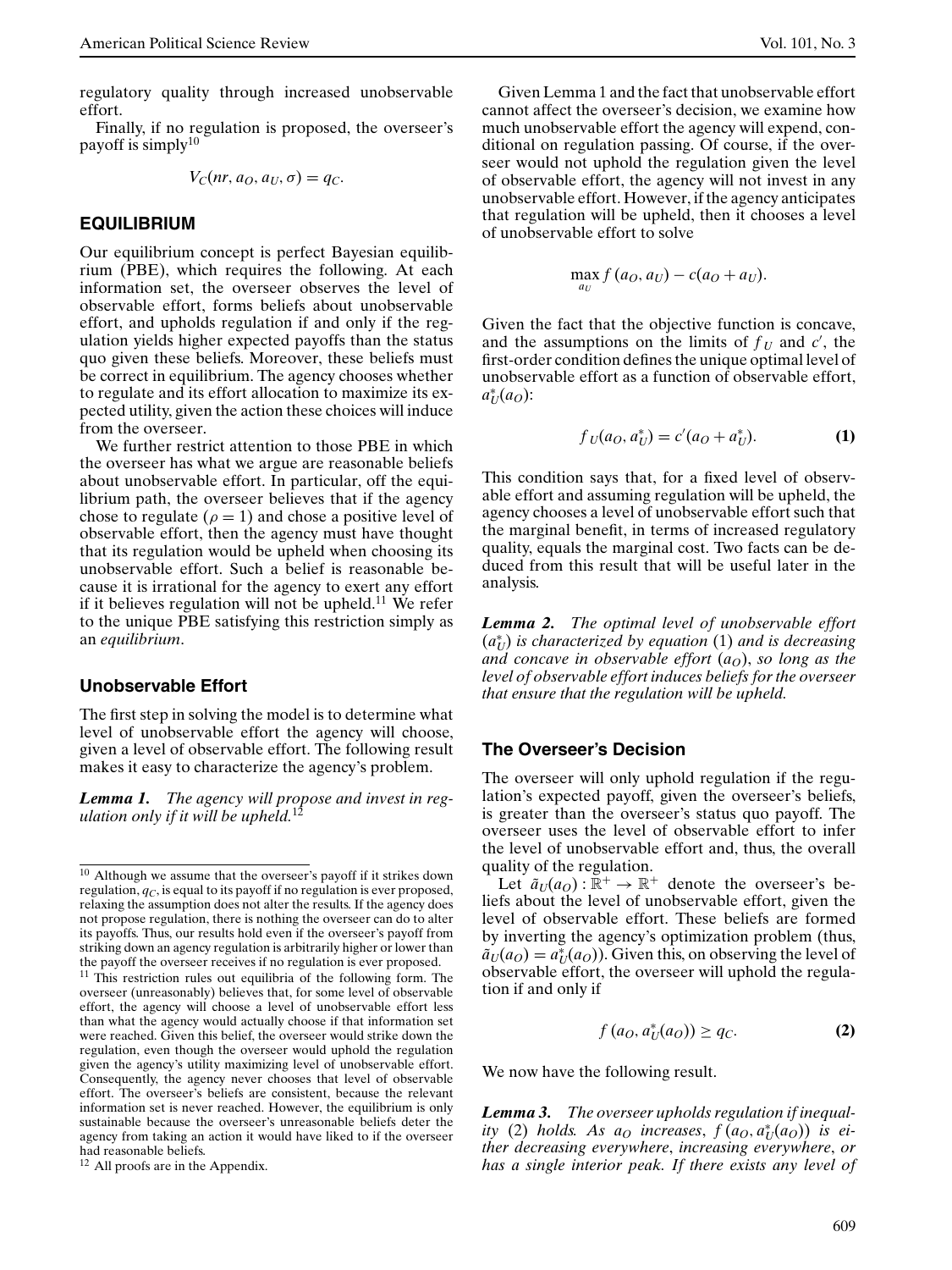

*observable spending that will lead the overseer to uphold regulation* (*i.e.*, *an*  $a<sub>O</sub>$  *that satisfies inequality* (2)), *then there is a connected subset,*  $\Phi$ *, of the real line such that the overseer upholds regulation if and only if the level of observable effort is in that subset. Moreover*, *there is always a lowest level of observable effort that will lead the agency to uphold regulation* (*i.e.*, *is closed on the left*)*.*

Lemma 3 shows how the overseer decides whether to uphold regulation based solely on the level of observable effort.<sup>13</sup> There are two facts to notice from the Lemma.

First, the overseer can only commit to rejecting regulation if the regulation is inferior to the status quo from the overseer's perspective. This limits the overseer's power. If the overseer could commit to any rule for upholding regulation, it could threaten to strike down regulation unless the agency chose the overseer's most preferred level of observable effort (subject to the agency being willing to propose regulation in the first place). This would potentially allow the overseer to extract significantly greater effort from the agency. However, such a threat is not credible. The fact that the overseer has an apparent incentive to commit itself to a more stringent oversight strategy suggests a potentially interesting direction for future research into the institutional mechanisms that may facilitate such commitment, but we do not explore that issue here. Because the overseer cannot tie its hands in our model, it will only strike down those regulations whose quality does not meet the less stringent requirement of dominating the overseer's status quo payoff.14

A second fact to notice about Lemma 3 is that because the level of unobservable spending is decreasing in the level of observable spending (Lemma 2), the quality of regulation need not be everywhere increasing in the level of observable effort. Lemma 3 establishes that, if there is any level of observable effort that would lead to regulation being upheld, the range of acceptable observable effort levels takes one of the three forms illustrated in Figure 1. As will become clear, the important fact is that the set of acceptable levels of observable effort  $(\Phi)$  always includes its lower bound, so that there is a lowest acceptable level of observable effort (labeled  $a<sub>O</sub>$ ).

# **Allocation of Observable Effort**

Because the agency will only choose to allocate effort if it expects its regulation to be upheld (Lemma 1), the overseer's equilibrium decision rule sets a constraint for the agency. The agency must exert an amount of observable effort in the acceptable range  $(\Phi)$  if it wants the overseer to approve the regulation.

In the absence of this constraint, the agency would choose observable effort to solve

$$
a_O^* = \arg \max_{a_O} f(a_O, a_U^*(a_O)) - c(a_O + a_U^*(a_O)).
$$

<sup>13</sup> Although adding the possibility that the overseer could remand a regulation to the agency with specific instructions would be superfluous in our model, Lemma 3 suggests a natural substantive interpretation of remands in our framework. If  $a<sub>O</sub>$  is outside of  $\Phi$ , the overseer could remand the decision, informing the agency that the agency's decision can be upheld only if it selects a new  $a_O \in \Phi$ .

<sup>14</sup> This highlights a difference between our model of agency oversight and multitask models of elections. In an election with identical candidates, voters are indifferent between candidates and are therefore able to commit to a more stringent retrospective voting rule, threatening not to reelect an incumbent who does not choose the voters' most preferred level of effort (e.g., Bueno de Mesquita 2007). This gives voters in the electoral setting more leverage to solve the moral hazard problem than the overseer has in our model of bureaucratic politics.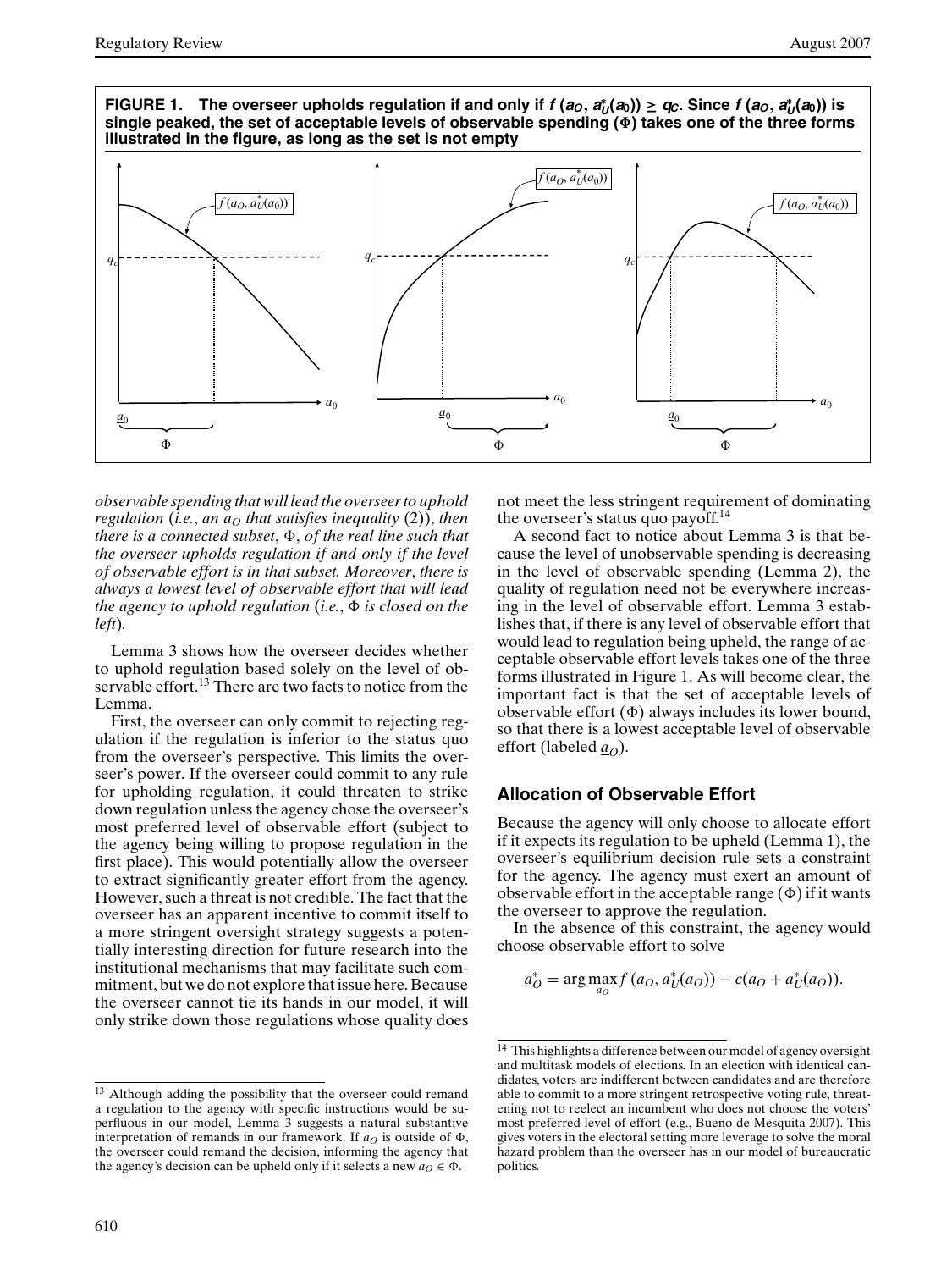**FIGURE 2. In the first panel, the agency is unaffected by the overseer because its most preferred allocation (a<sup>∗</sup> <sup>O</sup>***,* **<sup>a</sup><sup>∗</sup> <sup>U</sup>) is sufficient to induce the overseer to uphold regulation. In the second panel the agency is constrained by the overseer to choose a higher level of unobservable effort (** $a<sub>0</sub>$ **). In the third panel the agency is dissuaded from regulating because choosing a level of observable effort that would induce the overseer to uphold regulation would given the agency a payoff lower than the status quo**



The unique unconstrained optimal level of observable effort is given by

$$
f_O(a_O^*, a_U^*(a_O^*)) + f_U(a_O^*, a_U^*(a_O^*)) \frac{\partial a_U^*}{\partial a_O}
$$

$$
-c'(a_O^* + a_U^*(a_O^*)) \left(1 + \frac{\partial a_U^*}{\partial a_O}\right) = 0.
$$
 (3)

This first-order condition reveals several effects of increasing observable effort. First, there are two direct effects. Increasing observable effort increases the quality of regulation  $(f<sub>O</sub> > 0)$ , which is a marginal benefit from the agency's perspective, but requires effort  $(-c' < 0)$  which is a marginal cost from the agency's perspective. Second, there are two indirect effects. When observable effort increases, unobservable effort decreases. This diminishes the quality of regulation (*f*  $U \frac{\partial a^*_{U}}{\partial a_{O}} < 0$ ), which is a marginal cost from the agency's perspective, but this indirect decrease in unobservable effort also lowers effort costs ( $-c' \frac{\partial a_U^*}{\partial a_0}$  > 0), which is a marginal benefit from the agency's perspective. The first-order condition equates these marginal costs and benefits. This gives rise to the following:

*Lemma 4. If there is an upper bound on the level of observable effort that will lead to the overseer upholding the regulation*  $(\bar{a}_O)$ , *then*  $a_O^* \leq \bar{a}_O$ .

This Lemma implies that the agency never wants to engage in more observable spending than the overseer wants it to. Given this, we can characterize the agency's choice of observable effort.

*Lemma 5. In equilibrium*, *the agency will choose*

$$
a_O = \begin{cases} a_O^* & \text{if } V_A(a_O^*, a_U^*(a_O^*)) \ge q_A & \text{and} & a_O^* \in \Phi \\ \frac{a_O}{\log a} & \text{if } V_A(\underline{a}_O, a_U^*(\underline{a}_O) \ge q_A & \text{and} & a_O^* \notin \Phi \\ 0 & \text{else,} & \end{cases}
$$

# *where a<sup>∗</sup>*<sub>0</sub> *is implicitly defined by equation* (3).

Lemma 5 shows that there are three possible outcomes associated with bureaucratic oversight in equilibrium. In the first case, the agency wants to propose regulation, and its most preferred level of observable effort is sufficient to induce the overseer to uphold the regulation. Hence, the agency chooses its most preferred level of observable effort. This case is illustrated in the first panel of Figure 2.

In the second case, the agency wants to propose regulation, but its most preferred level of observable effort is not sufficient to convince the overseer to uphold the regulation. The agency will then consider exerting the minimum level of observable effort sufficient to convince the overseer to uphold regulation  $(\underline{a}_O)$ . If the payoff associated with having regulation approved at this level of effort is greater than the payoff to the agency of retaining the status quo, it will propose regulation and choose this level of observable effort. In this scenario, we will refer to the agency as *constrained* by the overseer. This case is illustrated in the second panel of Figure 2.

*Definition 1.* The agency is *constrained* by the overseer if:

1. 
$$
a_O^* \notin \Phi
$$
  
2.  $f(\underline{a_O}, a_U^*(\underline{a_O})) - c(\underline{a_O} + a_U^*(\underline{a_O})) \ge q_A$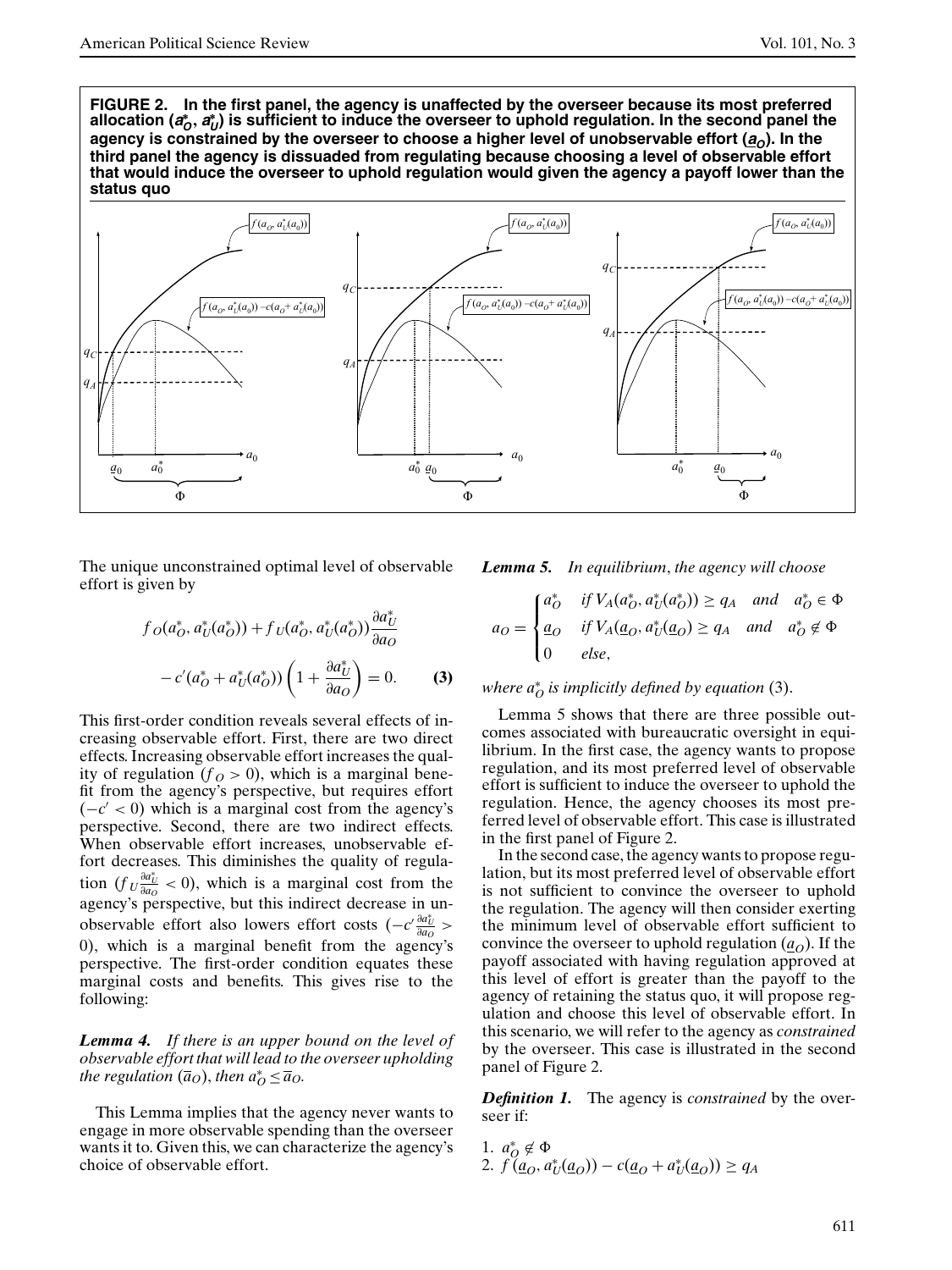In the third case, the agency is unwilling to propose regulation at the level of observable effort required for approval by the overseer. In this case the agency will not propose regulation and will exert no effort. If the agency would have proposed regulation in the absence of oversight, but chooses not to due to the overseer's demands, we will say that the agency is *dissuaded* by the overseer. This case is illustrated in the third panel of Figure 2.

*Definition 2.* The agency is *dissuaded* by the overseer if:

1. 
$$
a_0^* \notin \Phi
$$
  
\n2.  $f(\underline{a}_O, a_U^*(\underline{a}_O)) - c(\underline{a}_O + a_U^*(\underline{a}_O)) < q_A \le f(a_O^*, a_U^*(a_O^*)) - c(a_O^* + a_U^*(a_O^*))$ 

# **Substitutability and Complementarity of Observable and Unobservable Effort**

Our analysis employed the simplifying assumption that  $f_{OU} = 0$ . In particular, three of the results in our equilibrium analysis—–Lemmata 2, 3, and 5—–made use of this assumption. However, as we noted earlier, the assumption that  $f_{OU} = 0$  often will not hold in the realworld applications of greatest interest. An important question, therefore, is how robust the results are to relaxing this assumption.

Lemmata 2 and 3 rely on the assumption that there are not very strong complementarities between observable and unobservable effort. In the case of Lemma 2, strong complementarities (in particular,  $f_{OU} > c''$ ) would create a situation in which unobservable effort is increasing in observable effort. The reason is that an increase in observable effort would increase the marginal benefit (in terms of increased quality) of unobservable effort more than it would increase its marginal cost. If, however,  $f_{OU} \leq c''$ , then unobservable effort is decreasing in observable effort even if  $f_{OU} \neq 0$ .

In the case of Lemma 3, if there were very strong complementarities between unobservable and observable effort, then the equilibrium quality of regulation might not be concave in observable effort. This is because as observable effort increased, unobservable effort might also increase fast enough to make quality increase at an increasing rate. This would make it possible for  $\Phi$  to be made up of disjoint subsets of the real line. This would not undermine our analysis, but it would introduce a technical complication that does not add additional insight.

For Lemma 5, if there were very strong substitution effects between observable and unobservable effort—– that is, if *f OU* were strongly negative—–the agency might choose an effort level greater than the lowest acceptable level of effort  $(\underline{a}_0)$ . The reason is that if  $f_{OU} < 0$ , an increase in the level of observable effort will decrease the efficacy of unobservable effort dramatically. If this effect is very large, then the increase in observable effort demanded by overseer's constraint might make unobservable effort so unproductive that the agency would substitute even further away from unobservable effort and toward observable effort. The result would be that the overseer's demand for a minimum level of observable effort would result in a level of observable effort above that minimum threshold. Again, though, this effect only obtains if the substitution effect is very powerful. For more moderate substitution effects, Lemma 5 will still hold.

As long as these three Lemmata hold, the overall equilibrium analysis remains unchanged. Thus, the equilibrium derived above and the results discussed below are robust to a relaxation of the assumption that  $f_{OU} = 0$ . In particular, observable and unobservable effort can be complements, as long as the complementarities are not so strong that either Lemma 2 or Lemma 3 no longer holds. Similarly, they can be substitutes, as long as the substitutabilities are not so strong that Lemma 5 does not hold.

# **RESULTS**

# **Oversight and the Efficiency of Agency Effort Allocation**

The existence of unobservable effort can create situations in which the agency's allocation of resources is Pareto inefficient. To see this, consider the case where the agency is constrained by the overseer, so that it chooses an effort allocation given by  $(\underline{a}_O, a_U^*(\underline{a}_O))$ . Label the total amount of effort exerted  $\vec{a} = \vec{a}_0 + \vec{a}_U^*(\vec{a}_0)$ . Holding total effort fixed at *a*, there is always a new division between observable and unobservable effort that would improve regulatory quality.

The intuition for why this is true is as follows. Because the agency cares about the quality of regulation, it wants to allocate resources efficiently. That is, holding the total level of effort constant, the agency wants the highest quality regulation possible. To achieve this, the agency must allocate its effort such that the marginal product of observable effort  $(f_O(a_O, a_U))$ equals the marginal product of unobservable effort  $(f_U(a_O, a_U)).$ 

To satisfy the overseer, the agency is forced to choose a level of observable effort higher than its most preferred level. But the overseer cannot control the agency's unobservable effort. As demonstrated in Lemma 2, the agency responds to an increase in observable effort with a decrease in unobservable effort. Thus, the fact that the overseer requires a level of effort higher than the agency's optimum results in an inefficient overall allocation (the marginal product of observable effort is lower than the marginal product of unobservable effort in equilibrium). This distortion means that, even though both the agency and the overseer prefer an efficient effort allocation, the constraint imposed by the overseer leads the agency to choose an inefficient mix of observable and unobservable effort.

*Proposition 1. If the agency chooses the effort alloca-* $\mathcal{L}(\underline{a}_O, a^*_U(\underline{a}_O))$ , then there is a mix of observable and  $u$ *nobservable effort that Pareto dominates* ( $\underline{a}_O$ ,  $a_U^*(\underline{a}_O)$ ).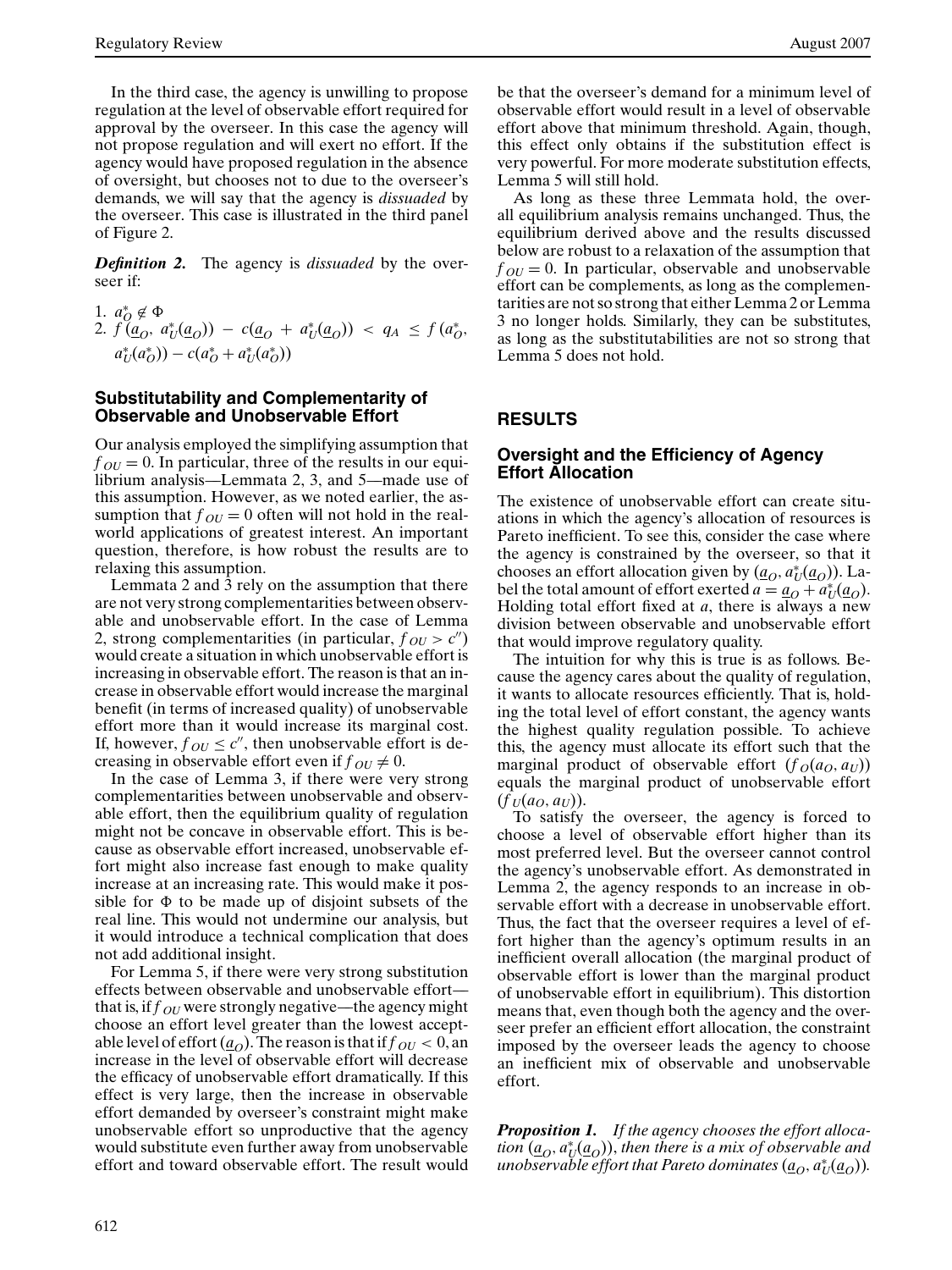Another way to interpret this result is that the type of oversight we study forces the agency to overemphasize observable forms of effort and underemphasize unobservable forms of effort. Thus, judicial oversight may induce agencies to produce records full of the kind of lawyerly rationality that impresses courts at the expense of other productive activities (McGarity 1992; Shapiro 1988). Similarly, OMB review, and cost-benefit analysis more generally, may distort agency priorities in the direction of those goals that can be easily quantified (Ackerman and Heinzerling 2002; Gillette and Krier 1990).

# **Oversight and the Quality of Regulation**

Importantly, despite the inefficiency that oversight induces when it constrains the agency, the overseer is not acting irrationally by imposing this constraint. Even though the oversight constraint induces an inefficient allocation of agency effort, it nonetheless improves regulatory quality in those cases where the agency decides to regulate. The reason is that oversight compels the agency to increase total effort. For oversight to constrain the agency, it must be the case that the agency's optimal effort, though efficiently allocated, does not produce sufficiently high quality for the overseer to approve the regulation. The quality of constrained regulation is higher than it would have been in the absence of oversight; otherwise the overseer would not approve it. Thus, the overseer demands and receives higherquality regulation, though the cost of that increased quality is the introduction of inefficiency in the agency's allocation of effort.

*Proposition 2. If the agency is constrained*, *then the quality of regulation is higher than it would have been in the absence of an overseer.*

# **Oversight and the Frequency of Regulation**

Although oversight may lead to higher quality regulations when the agency is constrained, the overseer's demands may also dissuade the agency from regulating. This implies that agencies initiate regulation less often when their decisions are subject to oversight. Most interestingly, there exist situations in which oversight will dissuade the agency from regulating even though there is an effort allocation that would make both the agency and the overseer better off with new regulation than with the status quo.

As shown in Proposition 1, the threat of oversight can force the agency to choose an inefficient effort allocation, overemphasizing observable effort at the expense of unobservable effort. If this inefficient allocation leaves the agency with a payoff less than its status quo payoff, it will not regulate. However, if the agency could commit to an efficient allocation, it could achieve the same level of quality at lower total cost. If the magnitude of the cost savings gained by increased efficiency were sufficiently large, the agency would be willing to propose regulation, thereby making both players better off. Thus, the inefficiency caused by unobservability sometimes leads to no regulation being proposed, even though it is possible for the agency to produce regulation that both it and the overseer prefer to the status quo.

*Proposition 3. There exist situations in which no regulation is proposed even though there exist effort profiles that make both the agency and the overseer prefer regulation to the status quo.*

It is important to note, however, that although there is a Pareto improving regulation and effort pair, this can never be achieved in equilibrium, even in the absence of oversight. The overseer blocks regulation in these situations precisely because the agency cannot be trusted to choose a high enough level of effort to make regulation attractive to the overseer.

# **Information Disclosure**

A standard intuition is that agencies have an incentive to conceal information from overseers in order to generate bureaucratic slack and minimize the level of effort they are compelled to exert (Banks and Weingast 1992). It might seem that because our model demonstrates that unobservability introduces inefficiency, it offers further support for the idea that agencies should be compelled to disclose otherwise unobservable information. In fact, however, our analysis suggests that agencies have an incentive to disclose information even without additional policy interventions.

The reason is that if some forms of effort are unobservable, the agency has to demonstrate the quality of its proposed regulation to the overseer in an inefficient way, through inflated levels of observable effort. If all effort were observable, the agency could demonstrate sufficient regulatory quality to the overseer at lower cost, because the agency's effort allocation would be efficient. Because the overseer cannot commit to requiring the agency to expend more effort than what is needed for the overseer to prefer regulation to the status quo, the agency has no incentive to conceal information. Thus, when oversight is of the form we model, unobservability is likely to exist because certain types of effort are unobservable in principle or because the cost of making them observable is greater than the efficiency gains associated with doing so. The policy interventions our model would support are therefore not those that target agency incentives to conceal information; rather they are those that improve the ability of overseers to observe effort or that lower the costs to agencies of making effort observable.

*Proposition 4. The agency is sometimes better off and never worse if the effort that is unobservable in our model were made observable.*

# **Social Welfare**

The social welfare implications of the model are contingent on the interpretation given to various components of the payoff functions. For the purposes of building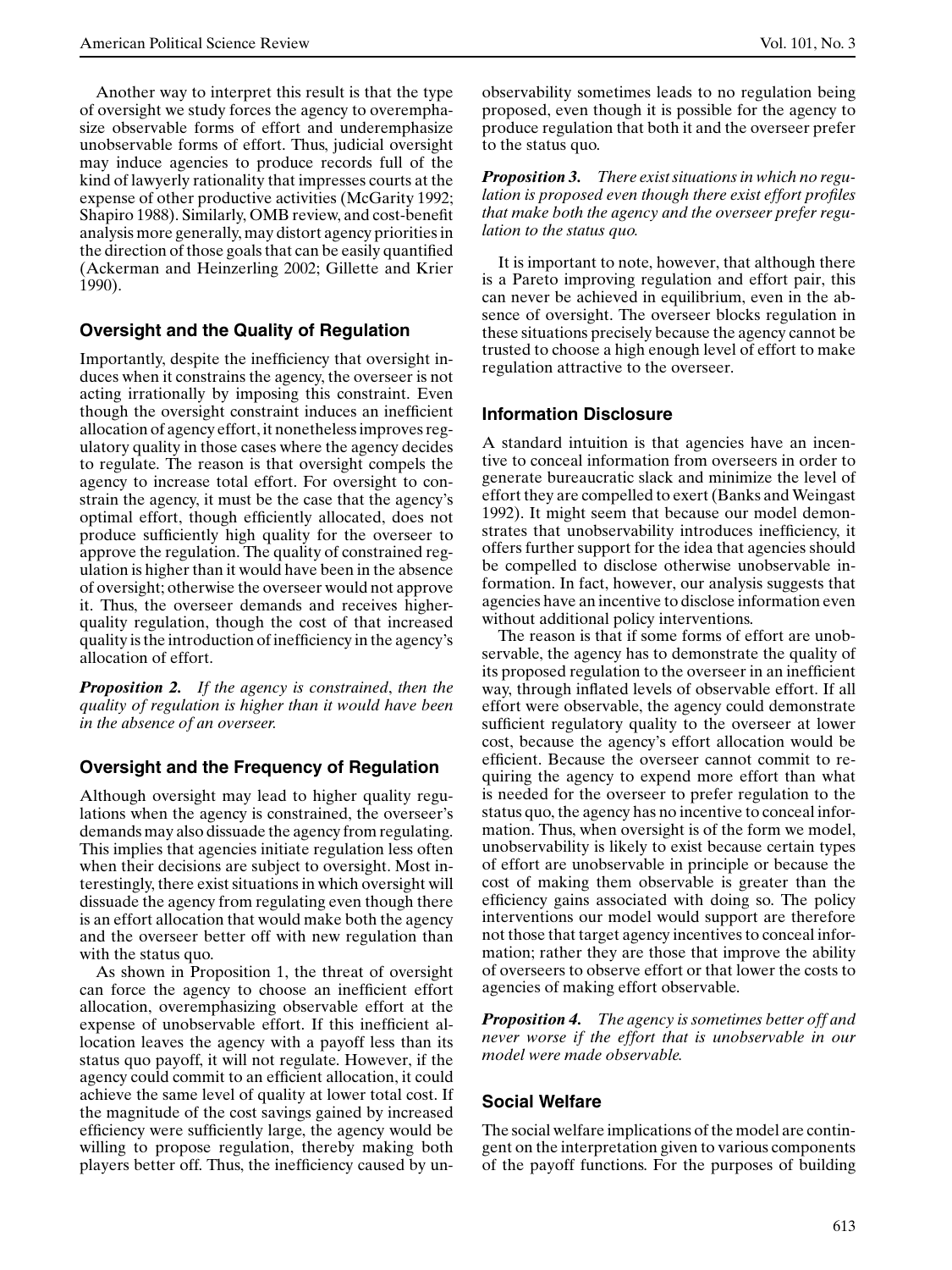intuition, we focus on two dimensions of social welfare. Each of these dimensions can be interpreted in two ways, with different implications for social welfare.

The first dimension is the relative value of regulation versus the status quo, about which the overseer and the agency disagree ( $q_C \neq q_A$ ). Under one interpretation, the overseer and agency disagree because the agency is more democratically accountable than the overseer. On this view, it makes sense to assume that society's valuation of the status quo  $(q<sub>S</sub>)$  is the same as the agency's but different from the overseer's  $(q_S = q_A \neq q_C)$ . A second interpretation argues the opposite. Agencies may be more subject to capture by special interests, or to other forms of bureaucratic drift, than are more insulated overseers such as courts. On this view, the overseer may be more representative of society's underlying values  $(q_S = q_C \neq q_A)$ .

The second dimension is the cost associated with improving the quality of regulation. Under one interpretation, this cost is a social cost, perhaps because costly effort necessitates either additional taxation or diversion of resources away from other socially important regulatory activities. On this view, social welfare should internalize the costs of effort directed at improving regulation. Thus, the social payoff from regulation is  $V_S = f(a_O, a_U) - c(a_O + a_U)$ . Alternatively, one might think that the agency's effort cost is simply forgone bureaucratic slack. Under this interpretation, these costs should not enter into the social welfare, so the social payoff from regulation is  $V_s = f(a_O, a_U)$ .

Different interpretations of social welfare are appropriate in different circumstances. Hence, rather than choosing a particular social welfare function, we explore the implications of several candidates. The question of social welfare is uninteresting if society fully agrees with either the agency (in which case oversight is clearly bad) or the overseer (in which case oversight is clearly good). The interesting cases are those where society is aligned with the agency on one dimension and the overseer on the other—that is, when drift is a problem but slack is not, or when slack is a problem but drift is not. We start by analyzing these cases and then consider situations in which society's regulatory preferences do not align perfectly with either the agency or the overseer.

*Slack Is a Problem; Drift Is Not.* In this case, we assume that society has the same preferences as the agency over the relative value of regulation versus the status quo, but that agency effort is not socially costly (e.g., it is forgone slack). Thus, the social payoff of regulation is  $V_S(a_O, a_U) = f(a_O, a_U)$  and the social payoff of the status quo is  $q_S = q_A$ . One can think of this as a situation in which society is concerned about bureaucratic slack but not bureaucratic drift.

Oversight only has an effect on social welfare if the agency is constrained or dissuaded. As shown in Proposition 2, when the agency is constrained, oversight improves the quality of regulation by increasing total effort. Because social welfare includes the quality of regulation but does not internalize the costs of effort, in this case oversight leads to an improvement in social welfare.

Oversight, however, can also create situations in which the agency is dissuaded from proposing regulation. In this case, social welfare is made worse by oversight. To see why, notice that the fact that the agency would be willing to regulate without oversight means that  $f(a_0^*, a_U^*(a_0^*)) - c(a_O^* + a_U^*(a_0^*)) \ge q_A$ . The payoff from new regulation with the agency's most preferred allocation of effort, net of the costs of effort, must yield a payoff at least as high as the agency's payoff from the status quo. Because society agrees with the agency on the value of the status quo and does not bear the costs of effort, it certainly would prefer this regulation to the status quo  $(f(a_0^*, a_U^*(a_0^*)) > q_S = q_A)$ .

Thus, in this case there are two possible effects of oversight on social welfare. If the agency is constrained to exert a greater level of effort, oversight improves social welfare. However, if the demands of the overseer are so stringent that the agency is dissuaded from regulating, then oversight diminishes social welfare.

These two possibilities provide some insight into the kind of overseer society would like to have when it is concerned about slack but not drift. The agency will choose not to regulate (i.e., will be dissuaded) if  $f(a_0, a_0)$  $a_U^*(\underline{a}_O)$ ) –  $c(\underline{a}_O + a_U^*(\underline{a}_O)) < q_A$ ; otherwise the agency will comply with the overseer's demands (i.e., the agency will be constrained). When the agency is constrained, the social payoff is equal to  $V_s = f(a_0, a_1)$  $a^*_{U}(\underline{a}_O)$  = *q<sub>C</sub>*. Thus, the more skeptical the overseer is of new regulation (the higher  $q_c$ ), the higher the social welfare, as long as the agency remains willing to regulate. However, as the overseer becomes more stringent, it demands greater levels of observable spending, reducing the net value of regulation from the agency's perspective. If the skeptical overseer's demands become so extreme that the agency is dissuaded from regulating altogether, oversight reduces social welfare.

This intuition is illustrated in Figure 3 and is formalized in the following result.

*Proposition 5. Consider the case where social welfare is given by*  $V_S(a_O, a_U) = f(a_O, a_U)$  *and*  $q_S = q_A$ . *Further, suppose there is some effort pair*  $(a_O, a_U^*(a_O))$  *such that society would prefer regulation to the status quo. There is a critical value*  $\hat{q}_C$  *such that social welfare is weakly increasing as the overseer becomes more antiregulation up to the critical value (i.e., for all*  $q_C < \hat{q}_C$ *), but beyond that critical value* (*i.e., for all*  $q_C > \hat{q}_C$ ), *social welfare is weakly decreasing as the regulator becomes more anti-regulation.*

A further implication of Proposition 5 is that if society were empowered to choose the overseer directly, it would want an overseer that is more skeptical of new regulation than is society itself. Indeed, society would want the most stringent overseer possible, subject to the constraint that the agency not be dissuaded from regulating ( $q_C \leq \hat{q}_C$ ). In choosing such an overseer, society compels the agency to exert a high level of effort (the costs of which society does not bear), thereby ensuring itself the highest quality regulation possible.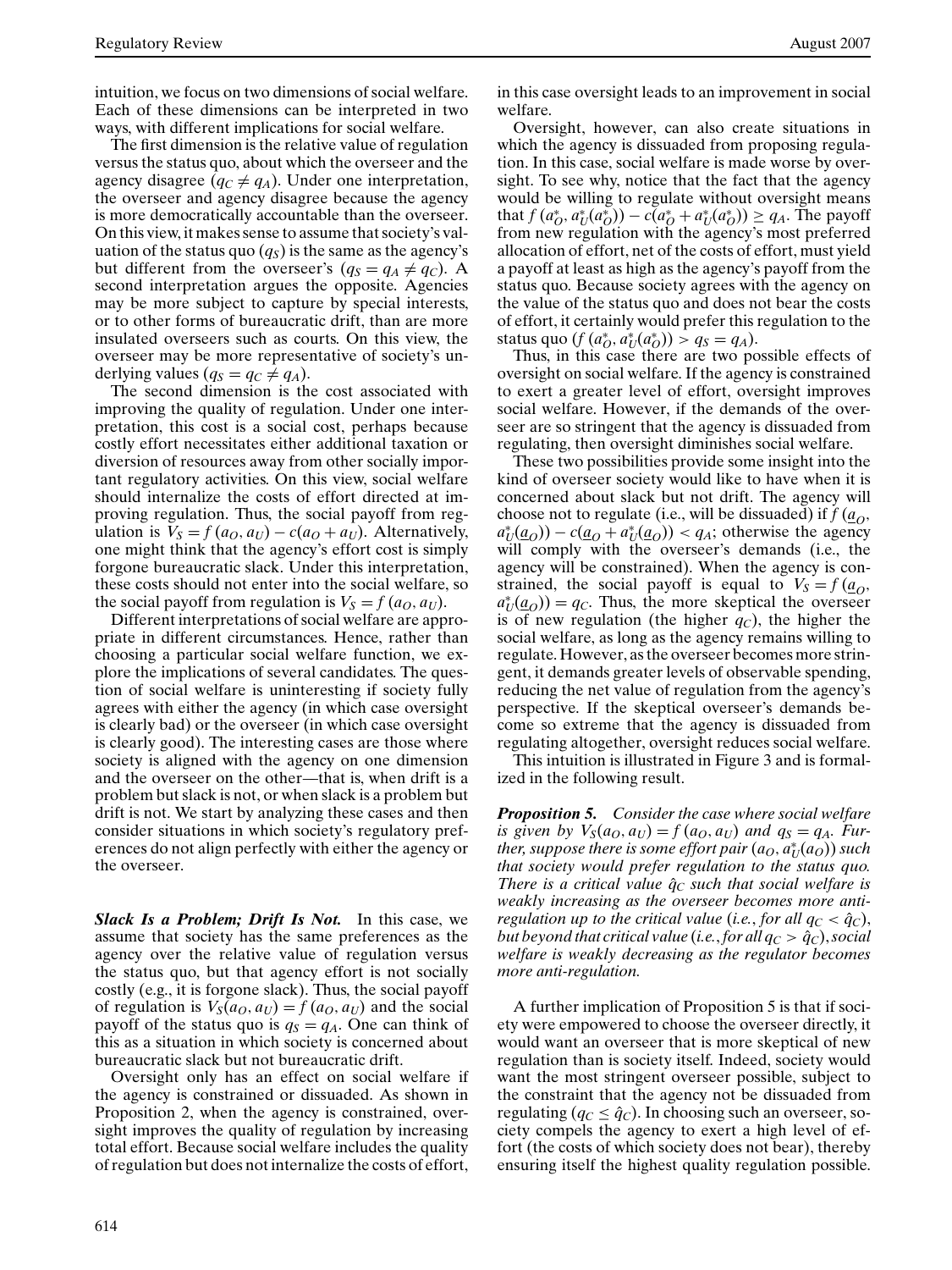**FIGURE 3. As the overseer becomes more stringent (higher qC) the quality of constrained** regulation (f (a<sub>0</sub>(q<sub>c</sub>), a $^*_U$ (a<sub>0</sub>(q<sub>c</sub>))) = q<sub>c</sub>) increases. Moreover, the social welfare maximizing level of **overseer stringency is**  $q_c = \hat{q}_c$ **, which is greater than society's level of stringency**  $(q_s = q_A)$ **.** However, if the overseer becomes sufficiently stringent  $(q_c > \hat{q}_c)$ , it demands so much observable **spending that the agency chooses not to regulate. Thus, the social welfare is increasing in q<sup>C</sup> up to**  $\hat{q}_c$  but then drops for higher levels of  $q_c$ 



This intuition is formalized in the following result and is illustrated by the fact that the social welfare is maximized at  $\hat{q}_C$  in Figure 3.

*Proposition 6. Consider the case where social welfare is given by*  $V_S(a_O, a_U) = f(a_O, a_U)$  *and*  $q_S = q_A$ . *Further, suppose there is some effort pair*  $(a_O, a_U^*(a_O))$  *such that society would prefer regulation to the status quo. Social welfare is maximized when the overseer values the status quo more than does society—–in particular when*  $q_C = \hat{q}_C > q_S = q_A$ .

*Drift Is a Problem; Slack Is Not.* In this case we assume that society has the same preferences as the overseer regarding the relative value of regulation versus the status quo, but that society, like the agency, internalizes the costs of effort. That is, society is concerned with bureaucratic drift but not with bureaucratic slack. The social welfare implications are quite different under this interpretation of the model. In the previous case oversight improved social welfare when it constrained the agency but diminished social welfare when it dissuaded the agency. Here the opposite is true.

Although society shares the overseer's preferences regarding the relative value of new regulation versus the status quo, oversight diminishes social welfare whenever it constrains the agency to choose a higher level of effort. The reason is that the overseer's requirements raise the quality of regulation to a level that makes the overseer exactly indifferent between

the regulation and the status quo  $(f(\underline{a}_O, a_U^*(\underline{a}_O)) = q_C)$ . But society, unlike the overseer, internalizes the costs of effort. So, the net social payoff of adopting a regulation that just satisfies the overseer's minimum require $m$ ents  $(f(\underline{a}_O, a_U^*(\underline{a}_O)) - c(\underline{a}_O + a_U^*(\underline{a}_O)) = q_C - c(\underline{a}_O + \underline{a}_O)$  $a_U^*(\underline{a}_O)$ ) is always lower than the social payoff of the status quo  $(q_S = q_C)$ .

Oversight increases social welfare when it dissuades the agency from proposing regulation, however. If the agency is dissuaded by the overseer, it must be that the social payoff from the status quo  $(q_S = q_C)$  is less than the social payoff associated with the agency's unconstrained optimum  $(f(a_O^*, a_U^*(a_O^*)) - c(a_O^* + a_U^*(a_O^*)))$ . And, as we have already seen, the social payoff from the status quo is higher than at the constrained choice. Hence, given that the overseer is interested in altering the agency's behavior, society wants the overseer to force the agency not to regulate at all.

This has the added implication that the results from Propositions 5 and 6 are reversed here. Those Propositions establish that, when society is concerned about slack but not drift, the more conservative (i.e., skeptical of regulation) the overseer is, the better off society is, so long as oversight constrains but does not dissuade the agency. In contrast, where society is concerned about drift but not slack, a more conservative overseer makes society worse off, unless the overseer is so demanding that it dissuades the agency from regulating altogether.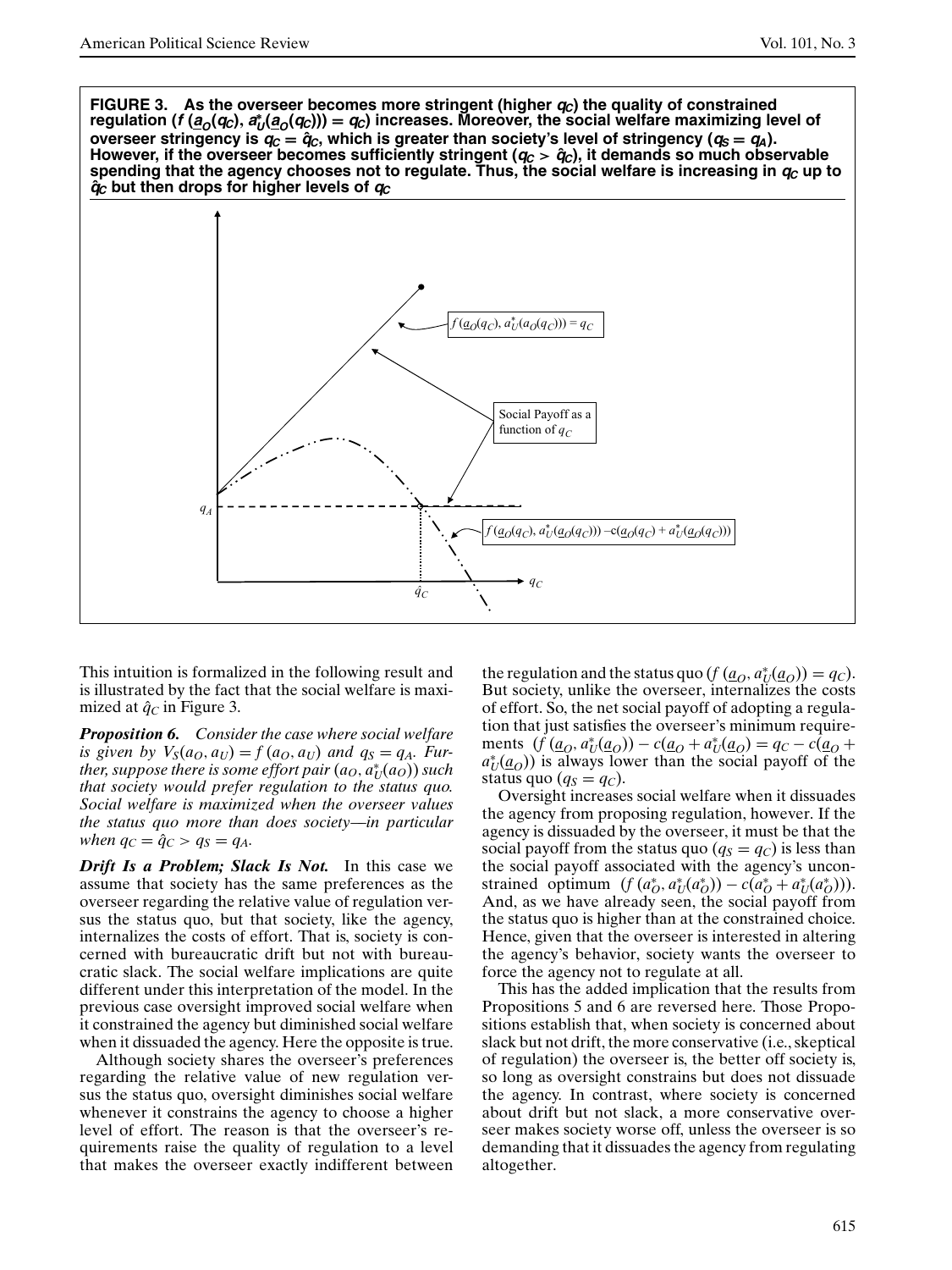The combination of these two cases suggests that oversight of the sort we model is a valuable tool when society is concerned primarily about slack, but not when society is concerned primarily about drift. The stringency of the overseer can have a positive effect on social welfare when slack is at issue, because an overseer can compel the agency to exert more effort. However, when drift is the issue, oversight is weakly dominated, from the social perspective, either by allowing the agency free rein or by banning regulation altogether; constraining the agency is always bad in this case.

*Society's Preferences Located between the Agency and the Overseer.* Of course, society's regulatory preferences need not conform exactly to those of the agency or the overseer. Consider, then, the possibility that society's preference for the status quo is somewhere between the agency's and the overseer's (i.e.,  $q_A < q_S < q_C$ ).<sup>15</sup> The intuitions built in the previous sections apply here in only slightly altered form.

Suppose, first, that society does not internalize the costs of agency effort (i.e., these costs are forgone slack). Just as in the case where society was concerned about drift but not slack, social welfare here includes the quality of regulation but not the costs of effort. As such, when the agency is constrained by the overseer, social welfare is improved because the quality of regulation is improved.

However, the effect on social welfare of the overseer dissuading the agency is slightly different than it was when society had the same regulatory preferences as the agency. In that earlier case, dissuasion was always bad for society. Now, it is possible for dissuasion to be good for society. Recall that, for the agency to be willing to regulate in the absence of oversight, it must be the case that  $f(a_0^*, a_U^*(a_0^*)) - c(a_0^* + a_U^*(a_0^*)) \ge q_A$ . Society would prefer the agency's most preferred regulation to the status quo only if  $f(a_0^*, a_U^*(a_0^*)) \geq q_s$ . Because society likes the status quo more than the agency does  $(q_S > q_A)$ , it is possible for the agency to be willing to regulate in the absence of oversight even if society prefers the status quo to the agency's optimal regulation. This occurs if

$$
q_s \ge f(a_O^*, a_U^*(a_O^*)) > f(a_O^*, a_U^*(a_O^*))
$$
  
-  $c(a_O^* + a_U^*(a_O^*)) \ge q_A$ .

From this, we can see that society benefits from dissuasion when it values the status quo relatively highly  $(q_S \geq f(a_O^*, a_U^*(a_O^*)))$ . This difference notwithstanding, the results in Propositions 5 and 6 continue to hold here. Society always prefers higher quality regulation and, regardless of the value of *q<sub>S</sub>*, society always prefers the constrained outcome to the status quo. Hence, society still wants as conservative an overseer as possible, up to the point where the agency is dissuaded from regulating.

Now suppose that society does internalize the costs of effort (i.e., these costs are social opportunity costs). Here the social welfare results are similar to those when society is concerned about drift but not slack. Because society internalizes the costs of effort, the net payoff to society from regulation is maximized when the agency's effort allocation is unconstrained; the payoff to both society and the agency from this regulation is  $f(a_0^*, a_U^*(a_0^*)) - c(a_0^* + a_U^*(a_0^*))$ . Hence, constraint is always bad for society, just as in the earlier case. The difference is that oversight need not increase social welfare when it dissuades the agency. If the agency is dissuaded, the overseer's payoff from the status quo  $(q_c)$  must be greater than the social payoff associated with the agency's unconstrained optimum  $(f(a_0^*, a_U^*(a_0^*)) - c(a_0^* + a_U^*(a_0^*)))$ . However, society values the status quo less than the overseer does  $(q_S < q_C)$ . If  $q_S$  is sufficiently low, then society would have preferred the agency not to be dissuaded. That said, the central insight of the case when drift is a problem but slack is not continues to hold even if  $q_s \neq q_c$ : oversight is weakly dominated either by eliminating oversight or by banning regulation.

# **CONCLUSION**

We have developed a model in which a policymaking agency must get the approval of an overseer with the power to reject regulation (e.g., a court or OMB) when the overseer can observe some, but not all, of the activities that the policymaking agency may employ to improve regulatory quality. This framework is consistent, for example, with the idea that a reviewing court can observe adherence to lawful procedures but not the soundness of an agency's technical analysis, or with the claim that OMB oversight is effective at assessing an agency's analysis of easily quantifiable costs and benefits but ineffective at evaluating an agency's attention to other important aspects of regulatory design.

Under these conditions, oversight increases the quality of proposed regulations, reduces the frequency of regulation, and distorts the policymaking agency's effort allocation toward those tasks that the overseer can observe. This last effect introduces an inefficiency that both the agency and the overseer would prefer to eliminate. This, coupled with the overseer's inability to credibly demand regulation whose quality provides a payoff strictly higher than the status quo, suggests that in many circumstances agencies have an incentive to disclose as much information as possible about the agency's activities, even though the agency values bureaucratic slack. Eliminating this source of regulatory inefficiency may therefore depend not on compelling agencies to disclose more information, but on improving agencies' ability to communicate such information credibly and cost-effectively to overseers.

<sup>&</sup>lt;sup>15</sup> The case where  $q_A > q_C$  is trivial, because oversight never has any impact on agency behavior in that case. Furthermore, the results for a *qS* located outside of [*qA, qC*] follow straightforwardly from the earlier cases. If the society does not internalize the cost of agency effort and  $q_S < q_A$ , then society benefits from oversight that constrains the agency, but society is harmed if oversight dissuades the agency. Society thus wants as conservative an overseer as possible, as long as the agency is not dissuaded. If  $q_S > q_C$  and society internalizes the cost of effort, then society strictly prefers dissuasion to constraint. The discussion in the text focuses on the more interesting cases where  $q_A < q_S < q_C$ .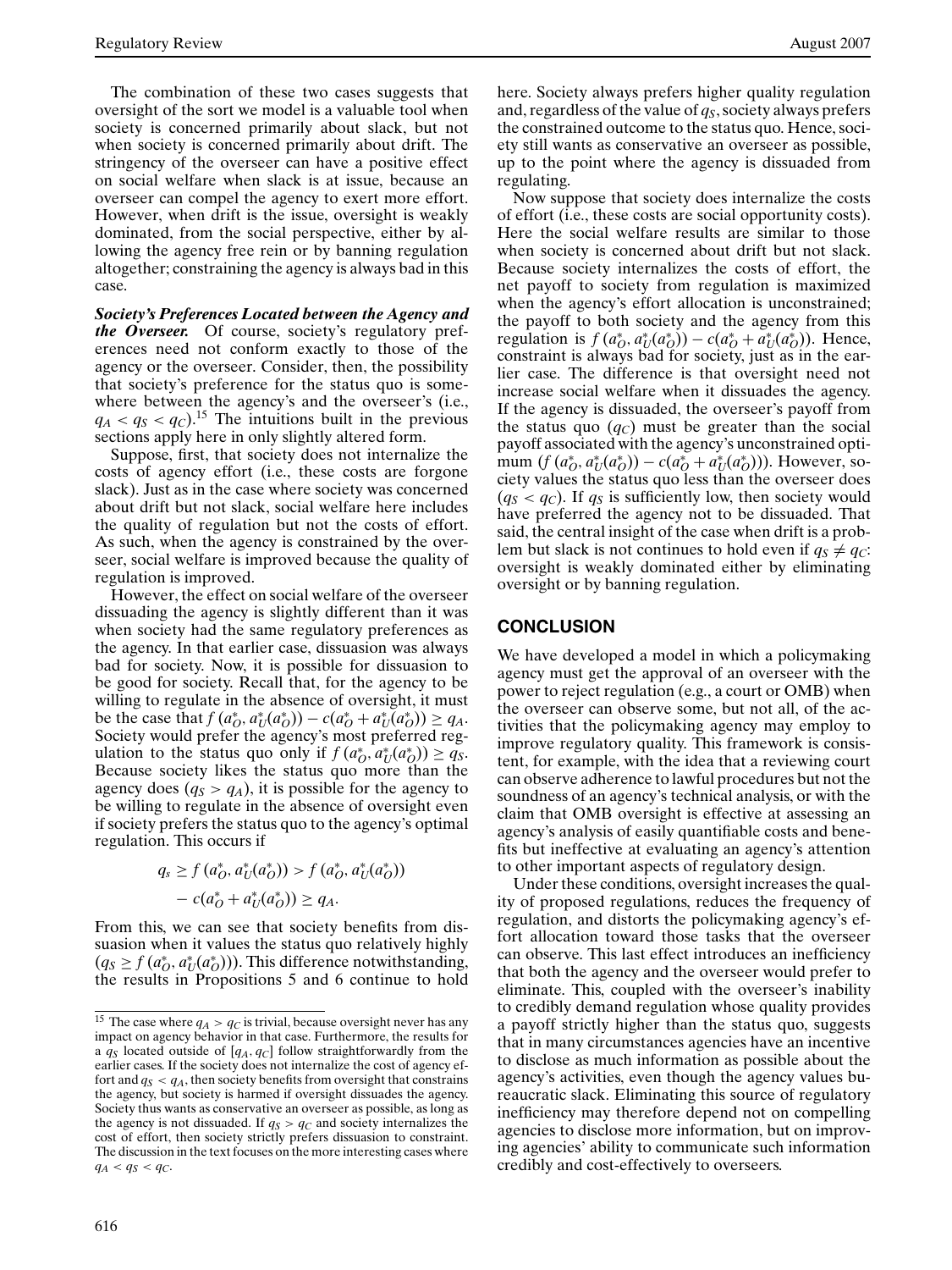We further show that the social welfare implications of bureaucratic oversight depend on context—–in particular, on the relative magnitudes of the bureaucratic drift and slack problems. Thus, when agency preferences regarding the benefits of regulation track social preferences but agency effort is not socially costly (i.e., there is bureaucratic slack but not bureaucratic drift), introducing regulatory oversight by an overseer that is more biased against regulation than society can improve social welfare, but only if the overseer is not so skeptical of regulation that its demands dissuade the agency from acting at all. In contrast, when society's policy preferences align with those of the overseer but agency effort is socially costly (i.e., there is drift but no slack), then regulatory oversight is weakly dominated by banning either regulation or oversight altogether.

These preliminary findings and the basic framework we develop suggest directions for further research into the effect of imperfect oversight by courts, OMB, or similar institutions on bureaucratic performance. Future work could, for example, explore the possibility for credible commitment by the overseer to a more stringent oversight strategy; the use of multiple overseers; differences in the marginal impact of different agency activities on the respective regulatory payoffs to the agency and the overseer; and a more extensive analysis of the social welfare implications of various forms of oversight. These and other avenues of inquiry may further enrich our understanding of the effects and limitations of what, we hope we have shown, is an interesting and comparatively understudied aspect of bureaucratic governance.

### **APPENDIX**

#### **Proof of Lemma 1**

If the agency proposes regulation that does not pass, its payoff is  $q_A - c(a_O + a_U)$ , which is less than or equal to  $q_A$ , the payoff from not proposing regulation.

### **Proof of Lemma 2**

The choice of unobservable effort has no effect on whether beliefs are such that regulation is upheld. Thus, if beliefs are such that regulation will be upheld, then the agency will choose the utility maximizing level of unobservable effort. This is characterized by the first-order condition in equation (1).

Applying the implicit function theorem to the first-order condition, and using the fact that  $f_{OU} = 0$ , we have

$$
\frac{\partial a_U^*}{\partial a_O} = \frac{c''}{f_{UU} - c''} < 0,\tag{4}
$$

where the inequality follows from the concavity of *f* and the convexity of *c*. Differentiating this, and using the fact that  $f_{OU} = 0$ , we have

$$
\frac{\partial^2 a_U^*}{\partial a_O^2} = \frac{c'''}{f_{UU} - c''} + \frac{c''c'''}{(f_{UU} - c'')^2}
$$

$$
= \frac{c'''}{f_{UU} - c''} \left(1 - \frac{c''}{c'' - f_{UU}}\right) \le 0,
$$

where the inequality follows from  $c''' \geq 0$ ,  $c'' > 0$ , and the concavity of *f* .

#### **Proof of Lemma 3**

The overseer upholds if inequality (2) holds. The right-hand side is not a function of  $a<sub>O</sub>$ . Taking the derivative of the lefthand side with respect to  $a<sub>O</sub>$  yields

$$
\frac{\partial f(a_O, a_U^*(a_O))}{\partial a_O} = f_O + f_U \frac{\partial a_U^*}{\partial a_O} = f_O + f_U \frac{c''}{f_{UU} - c''}. \quad (5)
$$

Differentiating again yields

$$
\frac{\partial^2 f(a_O, a_U^*(a_O))}{\partial a_O^2} = f_{OO} + 2f_{OU} \frac{\partial a_U^*}{\partial a_O} + f_{UU} \left(\frac{\partial a_U^*}{\partial a_O}\right)^2 + \frac{\partial^2 a_U^*}{\partial a_O^2} f_U
$$

$$
= f_{OO} + f_{UU} \left(\frac{\partial a_U^*}{\partial a_O}\right)^2 + \frac{\partial^2 a_U^*}{\partial a_O^2} f_U < 0,
$$

where the second line uses the fact that  $f_{OU} = 0$ , and the inequality follows from the concavity of *f* and Lemma 2. This implies that  $f(a_O, a_U^*(a_O))$  is either (1) decreasing everywhere, (2) increasing everywhere, or (3) single-peaked.

A lower bound other than 0 is established when *f*  $(a_0, a_U^*(a_0))$  crosses  $q_C$  from below. If  $f(a_0, a_U^*(a_0))$  is everywhere decreasing, then it never crosses from below. Thus, if  $f(a_0, a_U^*(a_0)) \geq q_C$  the lower bound is 0; otherwise there is no  $a_0$  that satisfies equation (2). If  $f(a_0, a^*_{U}(a_0))$  is increasing everywhere or not monotonic, but single peaked, then  $f(0, a^*_{U}(0))$  crosses from below at most once. If it never crosses from below, then if  $f(0, a^*_{U}(0)) \geq q_C$  the lower bound is 0; otherwise there is no  $a<sub>O</sub>$  that satisfies equation (2). If it does cross from below, then  $a<sub>O</sub>$  is the point where it crosses. crosses.

### **Proof of Lemma 4**

The proof is by contradiction. Suppose  $a^*_{\mathcal{O}} > \overline{a}_{\mathcal{O}}$ .

Using the derivative from equation (5) and the fact, from Lemma 3, that if there is an upper bound,  $f(a_0, a_U^*(a_0))$  is decreasing to its right, the following holds:

$$
f_O(\overline{a}_O, a^*_U(\overline{a}_O)) < -f_U(\overline{a}_O, a^*_U(\overline{a}_O))\frac{\partial a^*_U}{\partial a_O}.
$$

By concavity,  $a_O^* > \overline{a}_O$  implies that  $f_O(a_O^*, a_U^*(a_O^*))$  $f_O(\overline{a}_O, a_U^*(\overline{a}_O)).$ 

Using the fact (from equation (4)) that  $\frac{\partial a_{U}^{*}}{\partial a_{O}} < 0$ ,  $a_{O}^{*} > 0$  $\overline{a}_O$  implies that  $a_U^*(a_O^*) < a_U^*(\overline{a}_O)$ . Concavity then implies that  $-f_U(a_O^*, a_U^*(a_O^*)) < -f_U(\overline{a}_O, a_U^*(\overline{a}_O))$ . Further, the fact (from Lemma 2) that  $\frac{\partial^2 a_U^*}{\partial a_O^2} \le 0$  implies that  $\frac{\partial a_U^*(a_O^*)}{\partial a_O} < \frac{\partial a_U^*(a_O^*)}{\partial a_O}$ . Putting these two together we have  $-f_U(a_O^*, a_U^*(a_O^*))\frac{\partial a_U^*(a_O^*)}{\partial a_O} >$  $-f_U(\overline{a}_O, a_U^*(\overline{a}_O)) \frac{\partial a_U^*(\overline{a}_O)}{\partial a_O}.$ Finally, since it is clear that  $-1 < \frac{c''}{f_{UU}-c''} = \frac{\partial a^*_{U}}{\partial a_O} < 0$ , and

 $c' > 0$ , we have  $(1 + \frac{\partial a_U^*}{\partial a_O})c' > 0$ . Putting all of this together implies

$$
\begin{aligned} &f_O(a_O^*,a_U^*(a_O^*)) < f_O(\overline{a}_O,a_U^*(\overline{a}_O)) < \\ &-f_U(\overline{a}_O,a_U^*(\overline{a}_O)) \frac{\partial a_U^*(\overline{a}_O)}{\partial a_O} < -f_U(a_O^*,a_U^*(a_O^*)) \frac{\partial a_U^*(a_O^*)}{\partial a_O} < \\ &-f_U(a_O^*,a_U^*(a_O^*)) \frac{\partial a_U^*(a_O^*)}{\partial a_O} + \left(1+\frac{\partial a_U^*}{\partial a_O}\right) c'(a_O^*+a_U^*(a_O^*)). \end{aligned}
$$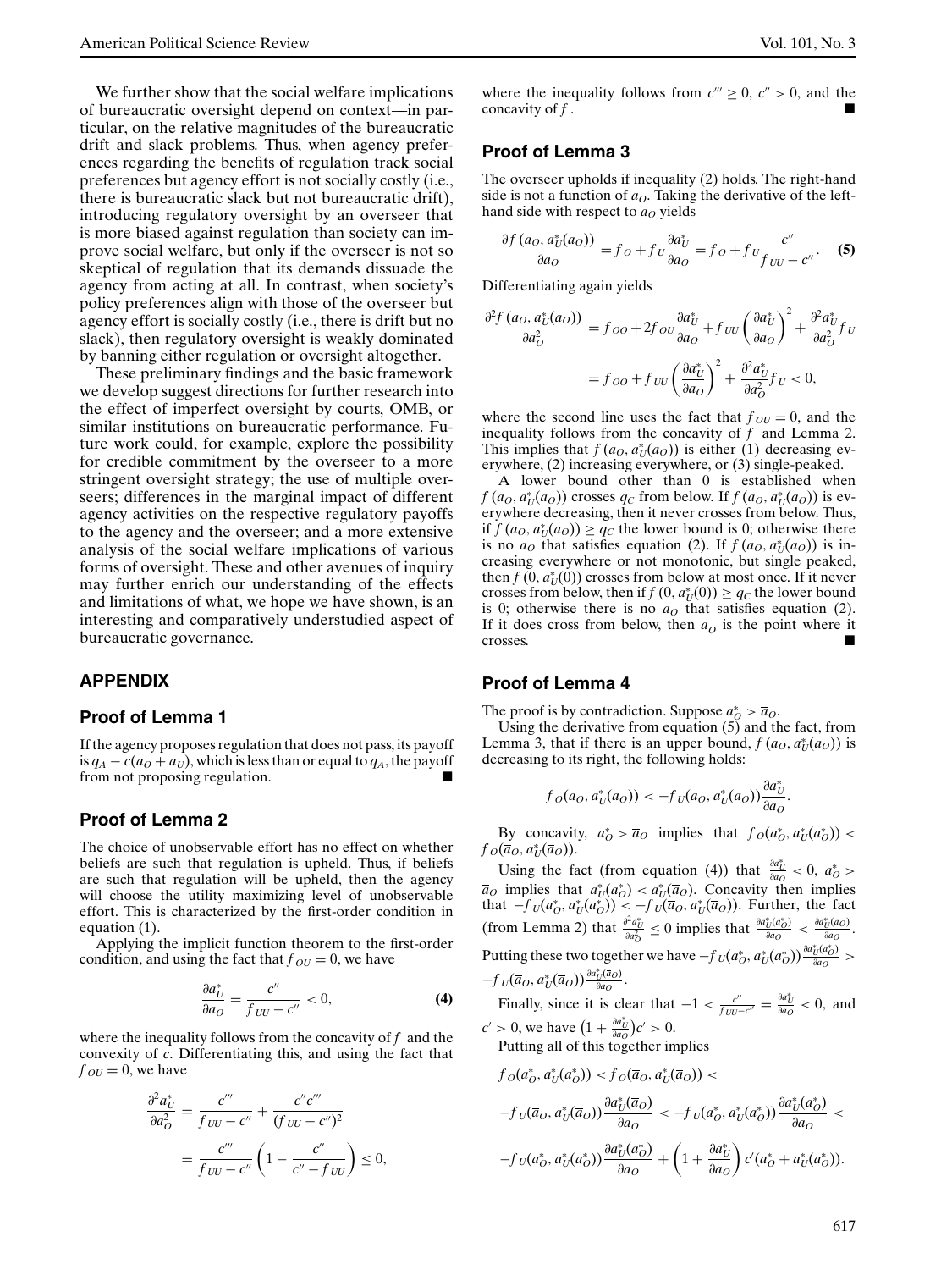But, from equation (3) we know that

$$
f_O(a_O^*, a_U^*(a_O^*)) = -f_U(a_O^*, a_U^*(a_O^*)) \frac{\partial a_U^*(a_O^*)}{\partial a_O}
$$

$$
+ \left(1 + \frac{\partial a_U^*}{\partial a_O}\right) c'(a_O^* + a_U^*(a_O^*)),
$$

a contradiction.

## **Proof of Lemma 5**

The first and third cases are immediate from unconstrained optimization in the subgame. In the middle case, the agency's most preferred choice would not be upheld by the overseer, so the optimization is constrained. Lemma 4 implies that if  $a^*_{\mathcal{O}} \notin \Phi$ , then  $a^*_{\mathcal{O}} < a_{\mathcal{O}}$ . To see that  $a_{\mathcal{O}}$  is the constrained optimum, we use the following claim.

# *<i>Claim 1. For all*  $a_0 > a_0^*$ *,*  $\frac{\partial V(a_0, a_0^*(a_0))}{\partial a_0} < 0$ *.*

Given the claim and the fact that  $a^*_{\theta} < \underline{a}_O$ , the agency's utility is strictly decreasing as it increases its level of observable effort from  $a_0^*$ . This implies that when  $a_0^* \notin \Phi$ , the agency's utility is decreasing over  $\Phi$ , so if the agency chooses a positive  $a<sub>O</sub>$  it will choose the lower bound of  $\Phi$ , which is  $a<sub>O</sub>$ . This establishes the result. All that remains is to prove the claim.

### **Proof of Claim**

We know that at  $a_0^*$ ,  $\frac{\partial V(a_0, a_U^*(a_0))}{\partial a_0} = 0$ . Thus, it is sufficient to prove that  $V(a_O, a_U^*(a_O))$  is globally concave. To see this, note that the second derivative is

$$
\frac{\partial^2 V(a_O, a_U^*(a_O))}{\partial a_O^2} = f_{OO} + f_{OU} \frac{\partial a_U^*}{\partial a_O} + \left( f_{UU} \frac{\partial a_U^*}{\partial a_O} + f_{OU} \right) \frac{\partial a_U^*}{\partial a_O} \n+ f_U \frac{\partial^2 a_U^*}{\partial a_O^2} - c'' \left( 1 + \frac{\partial a_U^*}{\partial a_O} \right)^2 - c' \frac{\partial^2 a_U^*}{\partial a_O^2},
$$

which, using the facts that for any  $a_O$ ,  $f_U(a_O, a_U^*) = c'(a_O + b_O)$  $a_U^*$  and  $f_{OU} = 0$ , can be rewritten

$$
f_{OO} + f_{UU} \left(\frac{\partial a_U^*}{\partial a_O}\right)^2 - c'' \left(1 + \frac{\partial a_U^*}{\partial a_O}\right)^2 < 0,
$$

where the inequality follows from the concavity of *f* and the convexity of *c*.

#### **Proof of Proposition 1**

We make use of the following claim.

*Claim 2. For any level of spending*, *a*, *the quality of regulation is maximized for the allocation*  $(a<sub>0</sub>, a<sub>U</sub>)$  *such that*  $f_O(a_O, a_U) = f_U(a_O, a_U)$ .

If the agency chooses  $\underline{a}_0$ , then  $\underline{a}_0 > a_0^*$ . Lemma 2, then, implies that  $a^*_{U}(\underline{a}) < a^*_{U}(a^*_{O})$ . Optimality implies that  $f_o(a_o^*, a_U^*(a_o^*)) = f_v(a_o^*, a_U^*(a_o^*))$ . These and concavity imply that  $f_O(\underline{a}_O, a^*_{U}(\underline{a}_O)) < f_U(\underline{a}_O, a^*_{U}(\underline{a}_O))$ . But then the Claim implies that there is a redivision of the same level of resources that would improve the quality of regulation, establishing the result.

All that remains is to prove the claim

### **Proof of Claim**

Holding expenditures fixed implies the following budget constraint  $a_0 + a_0 = a$ . The constrained optimum can be found from the following Lagrangian:

$$
\max_{a_O, a_U} f(a_O, a_U) - \lambda(a_O + a_U - a).
$$

The Kuhn–Tucker conditions are  $f_i(a_0, a_U) = \lambda$ , for  $i \in$ { $O$ *, U}*, which implies that at the optimum  $f_O(a_O, a_U) =$  $f_U(a_O, a_U)$ .

#### **Proof of Proposition 2**

If the agency is constrained, it chooses  $a<sub>O</sub>$ . By the definition of constraint, we know that  $f(a_0^*, a_U^*(a_0^*)) < q_c$ . Moreover, by the definition of  $\underline{a}_0$ , the quality of constrained regulation is *f* (*aO, a*<sup>∗</sup> *<sup>U</sup>*(*aO*)) = *qC*. Thus, *f* (*a*<sup>∗</sup> *<sup>O</sup>, a*<sup>∗</sup> *U*(*a*<sup>∗</sup> *<sup>O</sup>*)) *< f* (*aO,*  $a_{IJ}^*(a_{\Omega})).$  $U^*(\underline{a}_O)$ .

#### **Proof of Proposition 3**

Let  $\hat{a} = \underline{a}_O + a_U^*(\underline{a}_O)$  such that  $\underline{a}_O > a_O^*$ . By Proposition 1, there exists an efficient allocation  $(\hat{a}_O, \hat{a}_U)$  such that  $f_O(\hat{a}_O, \hat{a}_U)$  $\hat{a}_U$ ) =  $f_U(\hat{a}_O, \hat{a}_U)$  and  $\hat{a}_O + \hat{a}_U = \hat{a}$ . By the definition of efficiency,  $f(\hat{a}_O, \hat{a}_U) > f(\underline{a}_O, a_U^*(\underline{a}_O))$ . Further, by the definition of  $\hat{a}$ ,  $c(\hat{a}_O + \hat{a}_U) = c(\hat{a}) = c(\underline{a}_O + a_U^*(\underline{a}_O))$ . Thus, there exist values of  $q_c$  and  $q_A$  such that  $f(\underline{a}_0, \overline{a}_U^*(\underline{a}_0)) - c(\hat{a}) < q_A \leq$  $f(\hat{a}_O, \hat{a}_U) - c(\hat{a})$  and  $f(\underline{a}_O, a^*_{U}(\underline{a}_O)) = q_C < f(\hat{a}_O, \hat{a}_U)$ .

#### **Proof of Proposition 4**

There are three cases to consider. If the agency is unconstrained, then there is no difference between the two games.

If the agency is constrained, then with unobservable effort it choose the allocation  $(\underline{a}_O, a_U^*(\underline{a}_O))$ , and its payoff is  $f(\underline{a}_O, a_U^*(\underline{a}_O)) - c(\hat{a})$ , where  $\hat{a}$  is as defined in the proof of Proposition 3. When the unobservable effort is observable, the agency can choose the allocation  $f(\hat{a}_0, \hat{a}_0) > q_c$  as defined in the proof of Proposition 3 and still have regulation upheld. Its payoff then is  $\bar{f}(\hat{a}_O, \hat{a}_U) - c(\hat{a}) > f(\underline{a}_O, a_U^*(\underline{a}_O))$  –  $c(\hat{a})$ . Moreover, it can even improve on this by decreasing total effort, since  $f(\hat{a}_O, \hat{a}_U) > q_C$ .

If the agency is dissuaded, then its payoff with unobservable effort is  $q_A$ . When unobservable effort is observable, either the agency can choose an efficient allocation that induces the overseer to uphold or it will still accept the status quo. It will only choose the efficient allocation if the payoff is at least as good as the status quo.

### **Proof of Proposition 5**

According to Lemma 3, there are three cases to consider.

*Case 1:*  $f(a_0, a_U^*(a_0))$  is everywhere decreasing in  $\underline{a}_0$ .

In this case it is clear that if there is any pair that will satisfy the overseer, then  $\underline{a}_0 = 0$ . This creates two subcases.

**Subcase A.1**:  $f(0, a^*_{U}(0)) \ge 0$  and  $f(0, a^*_{U}(0)) - c(0 + a^*_{U}(0))$ ≥ *qA*.

In this case for  $q_C \in [0, f(0, a_U^*(0))]$ , the agency is unconstrained. For  $q_c > f(0, a^*_{U}(0))$ , the overseer will veto any regulation. Thus, for  $q_C \le f(0, a^*_{U}(0)) \equiv \hat{q}_C$ , social welfare is  $f(0, a^*_{U}(0)) > q_A$  and for  $q_C > \hat{q}_C$ , social welfare is  $q_A$ . Thus, social welfare is weakly increasing up to  $\hat{q}_C$  and weakly decreasing for  $q_c > \hat{q}_c$ .

**Subcase A.2**: Either of the two conditions from A.1 do not hold.

In this case, then regulation will never be passed and  $q_c$ has no effect on social welfare.

*Case 2:*  $f(a_0, a^*_{U}(a_0))$  is increasing in  $a_0$  up to some  $\overline{a}_0$  and decreasing in  $a_O$  for  $a_O \geq \overline{a}_O$ .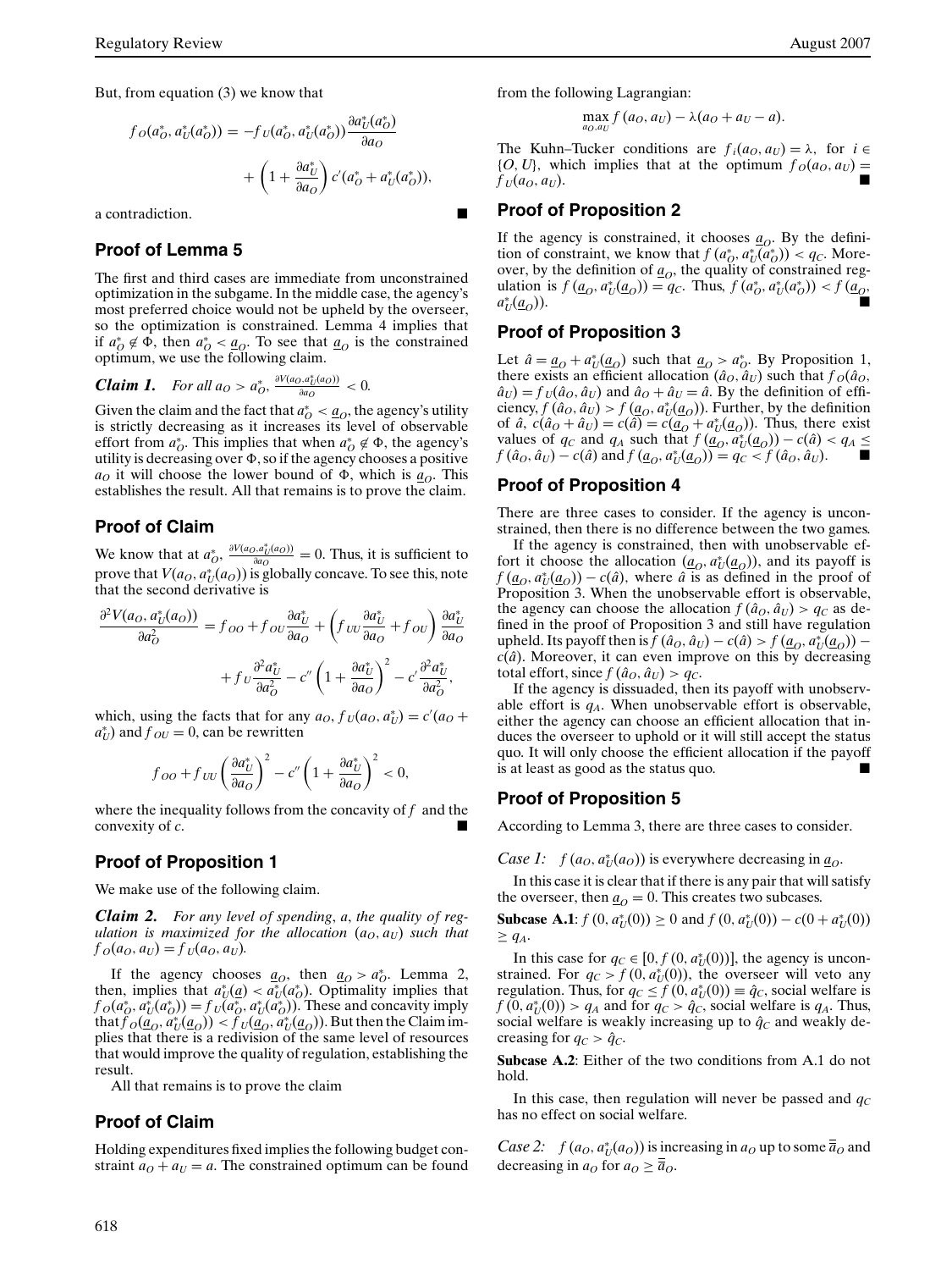There are two subcases to consider. We will use the following notation. Let  $q_c$  be the  $q_c$  such that  $q_o(q_c) = a_o^*$ , so that for all  $q_C < q_c$ , the agency is unconstrained. We also note that, since by hypothesis there exist effort pairs  $(a_O, a_U^*(a_O))$ that would make society want regulation, it must be that  $f(\overline{\overline{a}}_O, a^*_U(\overline{\overline{a}}_O)) \ge q_A = q_S.$ 

**Subcase B.1**:  $f(\overline{\overline{a}}_O, a^*_{U}(\overline{\overline{a}}_O)) - c(\overline{\overline{a}}_O + a^*_{U}(\overline{\overline{a}}_O)) \ge q_A$ .

In this case, the agency is never dissuaded. For all  $q_C$  <  $q_C$ , the agency chooses  $a_O^*$ . For  $q_C \in [q_C, f(\overline{\overline{a}}_O, a_U^*(\overline{\overline{a}}_O))]$ , the agency chooses  $a_O = \underline{a}_O(q_C)$  and so social welfare is equal to  $q_C$ . For  $q_C > f(\overline{\overline{a}}_O, a_U^*(\overline{\overline{a}}_O))$  no regulation is ever accepted, so social welfare is *qA*.

Let  $\hat{q}_C = f(\overline{\overline{a}}_O, a_U^*(\overline{\overline{a}}_O))$ . Thus, for  $q_C \leq \underline{q_C}$ , social welfare is flat in  $q_c$ . For  $q_c \in [q_c, \hat{q}_c]$ , social welfare is strictly increasing in  $q_c$ . For  $q_c > \hat{q}_c$  social welfare is constant at  $q_A = f(\bar{a}_0, \bar{a}_1)$  $a_U^*(\overline{\overline{a}}_O) - c(\overline{\overline{a}}_O + a_U^*(\overline{\overline{a}}_O))$  which is obviously less than *f* ( $\overline{\overline{a}}_O$ ,  $a_U^*(\overline{\overline{a}}_O)$ ), which was the social payoff at  $q_C = \hat{q}_C$ .

**Subcase B.2**:  $f(\overline{\overline{a}}_O, a^*_{U}(\overline{\overline{a}}_O)) - c(\overline{\overline{a}}_O + a^*_{U}(\overline{\overline{a}}_O)) < q_A$ .

We know from hypothesis that there exists a  $q'_C$  such that *f* (*a*<sub>*C*</sub>(*d*<sub>*C*</sub>)</sub>, *a*<sub>*U*</sub>(*a*<sub>*C*</sub>)(*j*)) − *c*(*a*<sub>*C*</sub>(*d*<sub>*C*</sub>) + *a*<sub>*U*</sub><sup>*(a<sub><i>C*</sub>(*d*<sub>*C*</sub>)))) ≥ *q<sub>A</sub>*. If this</sup> were not true, there would be no pair  $(a_0, a_U^*(a_0))$ such that society wanted regulation. Let  $\overline{q}_C$  be the  $q_C$  $\text{such that } f(\underline{a}_{O}(\overline{q}_{C})), a_{U}^{*}(\underline{a}_{O}(\overline{q}_{C}))) - c(\underline{a}_{O}(\overline{q}_{C}) + a_{U}^{*}(\underline{a}_{O}(\overline{q}_{C}))) =$ *q*<sub>*A*</sub>. The proof of Lemma 5 shows that  $f(a_0, a^*_{U}(a_0)) - c(a_0 + a_0)$  $\left(\frac{a_v}{a_0}\right)$  is globally concave. Moreover, by the definition of constraint,  $\underline{a}_Q > a_Q^*$ , so evaluated at  $\underline{a}_Q(\overline{q}_C), f(a_O, a_U^*(a_O))$  –  $c(a_0 + a^*_{U}(a_0))$  is decreasing in  $a_0$ . This implies that for all  $a_O > a_O(\overline{q}_C)$ , the agency is dissuaded.

Let  $\overline{\vec{q}}_C = \hat{q}_C$ . Then for  $q_C \leq \underline{q}_C$ , the agency is unconstrained and social welfare is fixed at  $f(a_0^*, a_U^*(a_0^*))$ . For  $q_C \in [q_C, \hat{q}_C]$ , the agency is constrained and social welfare is  $q_c$ . For  $q_c > \hat{q}_c$ , the agency is dissuaded and social welfare is *qA*.

Thus, for  $q_c \leq q_c$  social welfare is unaffected by  $q_c$ . For  $q_c \in [q_c, \hat{q}_c]$ , social welfare is strictly increasing in  $q_c$ . For  $q_c > \overline{\hat{q}_c}$  social welfare is constant at  $q_A = f(\underline{a}_0(\hat{q}_c))$ ,  $a_U^*(\underline{a}_O(\hat{q}_C)) - c(\underline{a}_O(\hat{q}_C) + a_U^*(\underline{a}_O(\hat{q}_C)))$ , which is obviously less than  $f(\underline{a}_O(\hat{q}_C), a_U^*(\underline{a}_O(\hat{q}_C)))$ , which was the social payoff at  $q_C = \hat{q}_C$ .

*Case 3:*  $f(a_0, a^*U(a_0))$  is increasing for all  $a_0$ .

Since  $f(a_0, a^*_{U}(a_0))$  is increasing in  $a_0$  and  $f(a_0, a^*_{U}(a_0)) =$  $q_c$ ,  $q_o$  is increasing in  $q_c$ . Moreover, since  $q_o > a_o^*$ , by Lemma 5,  $f(\underline{a}_0, \overline{a}_U^*(\underline{a}_0)) - c(\underline{a}_0 + a_U^*(\underline{a}_0))$  is decreasing in  $a<sub>O</sub>$ , which means it is decreasing in  $q<sub>C</sub>$ . Thus,  $\text{since } f(\underline{a}_O, a_U^*(\underline{a}_O)) - c(\underline{a}_O + a_U^*(\underline{a}_O)) \text{ is continuous, then}$ as  $q_c$  increases from  $q_c$  to infinity, the intermediate value theorem implies that there exists a  $\hat{q}_C$  such that  $f(\underline{a}_O(\hat{q}_C), a^*_U(\underline{a}_O(\hat{q}_C))) - c(\underline{a}_O + a^*_U(\underline{a}_O(\hat{q}_C))) = q_A.$ 

For  $q_c \leq \underline{q}_c$ , the agency is unconstrained and social welfare is  $f(a_0^*, a_U^*(a_0^*))$ . For  $q_C \in [q_C, \hat{q}_C]$ , the agency is constrained and the social welfare is  $q_c$ . For  $q_c > \hat{q}_c$ , the agency is dissuaded and the social welfare is *qA*.

Thus, for  $q_C \leq \underline{q}_C$  is flat in  $q_C$ . For  $q_C \in [\underline{q}_C, \hat{q}_C]$ , social welfare is strictly increasing in  $q_C$ . For  $q_C > \hat{q}_C$  social welfare is constant at  $q_A = f(\underline{a}_O(\hat{q}_C), a_U^*(\underline{a}_O(\hat{q}_C))) - c(\underline{a}_O(\hat{q}_C)) + c(\underline{a}_O(\hat{q}_C))$  $a_U^*(\underline{a}_O(\hat{q}_C))$ ), which is obviously less than  $f(\underline{a}_O(\hat{q}_C))$ ,  $a^*_{U}(\overline{a}_O(\hat{q}_C)))$ , which was the social payoff at  $q_C = \hat{q}_C$ .

### **Proof of Proposition 6**

Consider the cases from the proof of Proposition 5.

*Case 1*: In case 1, the agency is never constrained.

*Case 2*: There are 2 subcases.

B.1 
$$
\hat{q}_C = f(\overline{\overline{a}}_O, a^*_{U}(\overline{\overline{a}}_O)) > f(\overline{\overline{a}}_O, a^*_{U}(\overline{\overline{a}}_O)) - c(\overline{\overline{a}}_O + a^*_{U}(\overline{\overline{a}}_O)) \ge q_A.
$$
  
\nB.2  $\hat{q}_C = f(a_O(\hat{q}_C), a^*_{U}(a_O(\hat{q}_C))) > f(a_O(\hat{q}_C), a^*_{U}(a_O(\hat{q}_C))) - c(a_O(\hat{q}_C) + a^*_{U}(a_O(\hat{q}_C)))$ 

Case 3: 
$$
\hat{q}_C = f(a_O(\hat{q}_C), a_U^*(a_O(\hat{q}_C))) >
$$
  
\n $f(a_O(\hat{q}_C), a_U^*(a_O(\hat{q}_C))) - c(a_O(\hat{q}_C) + a_U^*(a_O(\hat{q}_C)))$   
\n $= q_A.$ 

### **REFERENCES**

 $= q_A$ .

- Ackerman, Frank, and Lisa Heinzerling. 2002. "Pricing the Priceless: Cost-Benefit Analysis of Environmental Protection." *University of Pennsylvania Law Review* 150 (May): 1553–84.
- Aranson, Peter H., Ernest Gellhorn, and Glen O. Robinson. 1983. "A Theory of Legislative Delegation." *Cornell Law Review* 68 (November): l–67.
- Banks, Jeffrey S., and Barry R. Weingast. 1992. "The Political Control of Bureaucracies Under Asymmetric Information." *American Journal of Political Science* 36 (May): 509–24.
- Bawn, Kathleen. 1995. "Political Control versus Expertise: Congressional Choices About Administrative Procedures." *American Political Science Review* 89 (March): 62–73.
- Bendor, Jonathan, and Adam Meirowitz. 2004. "Spatial Models of Delegation." *American Political Science Review* 98 (May): 293– 310.
- Boehmke, Fred, Sean Gailmard, and John Patty. 2006. "Whose Ear to Bend? Information Sources and Venue Choice in Policy-Making." *Quarterly Journal of Political Science* l (March): 139–69.
- Breyer, Stephen. 1986. "Judicial Review of Questions of Law and Policy." *Administrative Law Review* 38 (Fall): 363–98.
- Bueno de Mesquita, Ethan. 2007. "Politics and the Suboptimal Provision of Counterterror." *International Organization.* 61 (Winter): 9–36.
- Cooper, Joseph, and Williams F. West. 1988. "Presidential Power and Republican Government: The Theory and Practice of OMB Review of Agency Rules." *Journal of Politics* 50 (November): 864– 95.
- Cross, Frank B. 2000. "Pragmatic Pathologies of Judicial Review of Administrative Rulemaking." *North Carolina Law Review* 78 (April): 1013–69.
- de Figueiredo, Rui J. P., Pablo T. Spiller, and Santiago Urbiztondo. 1999. "An Informational Perspective on Administrative Procedures." *Journal of Law, Economics, and Organization* 15 (April): 283–305.
- DeMuth, Christopher C., and Douglas H. Ginsburg. 1986. "White House Review of Agency Rulemaking." *Harvard Law Review* 99: 1075–88.
- Eckert, Ross D. 1981. "The Life Cycle of Regulatory Commissioners." *Journal of Law and Economics* 24 (April): 113–20.
- Epstein, David, and Sharyn O'Halloran. 1999. *Delegating Powers: A Transaction Cost Politics Approach to Policy Making Under Separate Powers.* Cambridge: Cambridge University Press.
- Epstein, Richard A. 1995. *Simple Rules for a Complex World.* Cambridge: Harvard University Press.
- Gailmard, Sean. 2006. "Discretion Rather that Rules: Choice of Instruments to Constrain Bureaucratic Policy-Making." Unpublished manuscript, Northwestern University.
- Gailmard, Sean, and John W. Patty. 2007. "Slackers and Zealots: Civil Service, Policy Discretion, and Bureaucratic Expertise." *American Journal of Political Science* 51 (October). Forthcoming.
- Gillette, Clayton P., and James E. Krier. 1990. "Risk, Courts, and Agencies." *University of Pennsylvania Law Review* 138 (April): 1027–09.
- Gordon, Sanford C., and Catherine Hafer. 2005. "Flexing Muscle: Corporate Political Expenditures as Signals to the Bureaucracy." *American Political Science Review* 99 (May): 245–61.
- Hayek, Friedrich A. 1944. *The Road to Serfdom.* Chicago: University of Chicago Press.
- Heclo, Hugh. 1988. "The In-and-Outer System: A Critical Assessment." *Political Science Quarterly* 103 (Spring): 37–56.